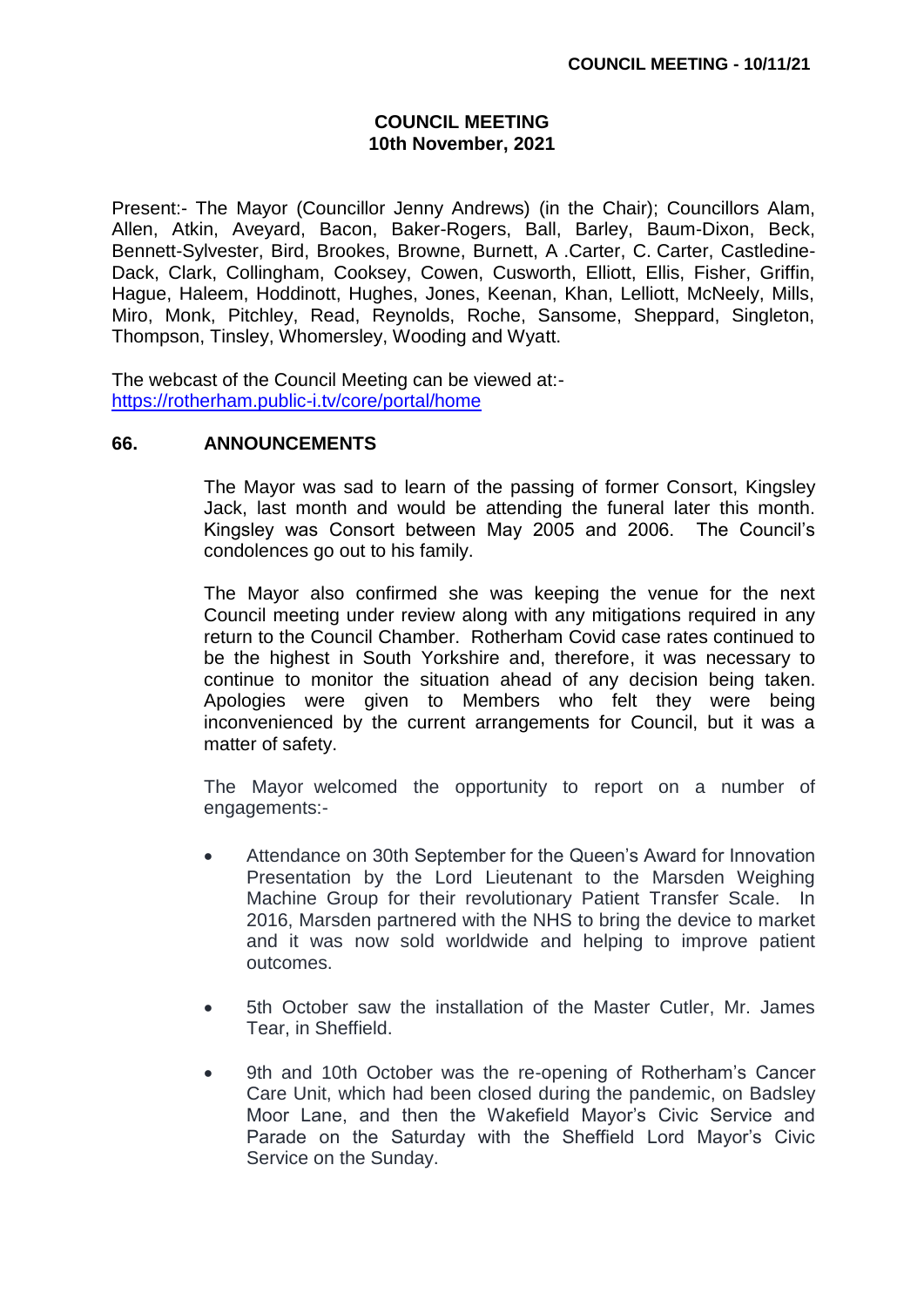- 14th October involved an evening of music and entertainment courtesy of The Dinnington Operatic Society, who performed a revue show entitled 'It's Time for a Musical'.
- 16th October saw the Mayor's Charity Ball at Magna which was a wonderful evening and a tremendous success and grateful thanks were given to everyone who helped to organise it and to those who came along on the evening.
- Respects were paid at the Yorkshire Miners' Memorial Service in Barnsley on 17th October.
- 20th October saw the Naval Regional Commander's Official Reception and Demonstration evening in Leeds, aimed at promoting the work of regional maritime organisations.
- An update was held with a representative from the Yorkshire Regiment on 21st October and heard about what they had been doing and about their future plans.
- Voluntary Action Rotherham health engagement stall was also visited in the market as part of their Breast Cancer Awareness event.
- Attendance at the Rotherham United versus Milton Keynes football match on 23rd October which Rotherham won 3-0.
- Attendance at the Centenary Dinner hosted by the Dinnington Branch of the Royal British Legion.
- Back to the indoor market again on 28th October for the launch of the poppy appeal handing out awards and admiring the poppy cascade.
- Later saw the live draw for the Women's Euros 2022 followed by the Lord Lieutenant Awards Ceremony at Endcliffe Hall, Sheffield, for the Reserve Forces and Cadets Association for Yorkshire and the Humber.
- This month saw the opening of the recently refurbished activity room at Rush House on 5th November meeting staff and residents.
- Attendance at the Installation of the Dean of Sheffield, Reverend Canon Abigail Thompson, at Sheffield Cathedral on 6th November.
- Attendance at Maltby Miners Memorial Dedication on Maltby High Street. The memorial was planned some years ago to be dedicated to the local miners and its completion had been held up by the pandemic.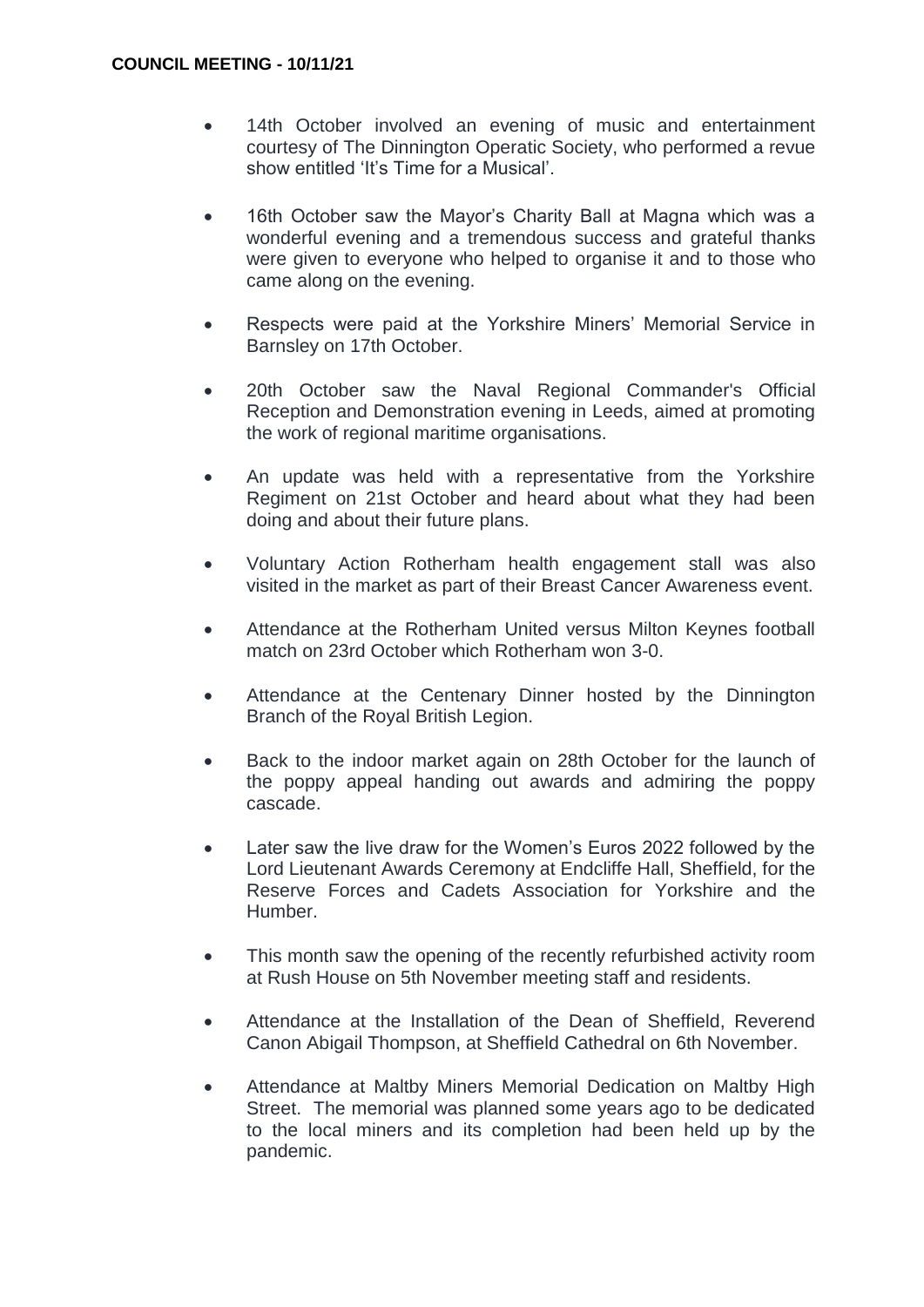- Armistice Day would be on the 11th November joining Reverend Batchford and the Royal British Legion to observe two minutes' silence at 11.00 a.m. in All Saints Square.
- 14th November would be in Clifton Park for Remembrance Sunday where both the parade and service would be held.

#### **67. ANNOUNCEMENT OF MAYOR'S CADETS**

The Mayor formally announced the names of her Cadets for the Municipal and Civic Year 2021/22 to the Council:-

- Sea Cadets Cadet 1st Class Brooke Matthewman
- Royal Air Force Cadets Corporal Matthew Burkinshaw
- Army Cadets Courtney Martin

The Mayor invited each Cadet down in turn to receive their Mayor's Cadet badge and certificate.

## **68. APOLOGIES FOR ABSENCE**

Apologies were received from Councillors Barker, Havard, Hunter, Wilson and Yasseen.

#### **69. COMMUNICATIONS**

There were none to report.

#### **70. MINUTES OF THE PREVIOUS COUNCIL MEETING**

Resolved: - That the minutes of the meeting of Council held on  $29<sup>th</sup>$  September, 2021, be approved for signature by the Mayor.

Councillor Bennett-Sylvester declared he was not voting on Minute No. 51 on the basis of involvement of a close relative's construction company.

Mover: - Councillor Read Seconder: - Councillor Allen

## **71. PETITIONS**

There were no Petitions to report.

## **72. DECLARATIONS OF INTEREST**

There were no declarations of interest to report.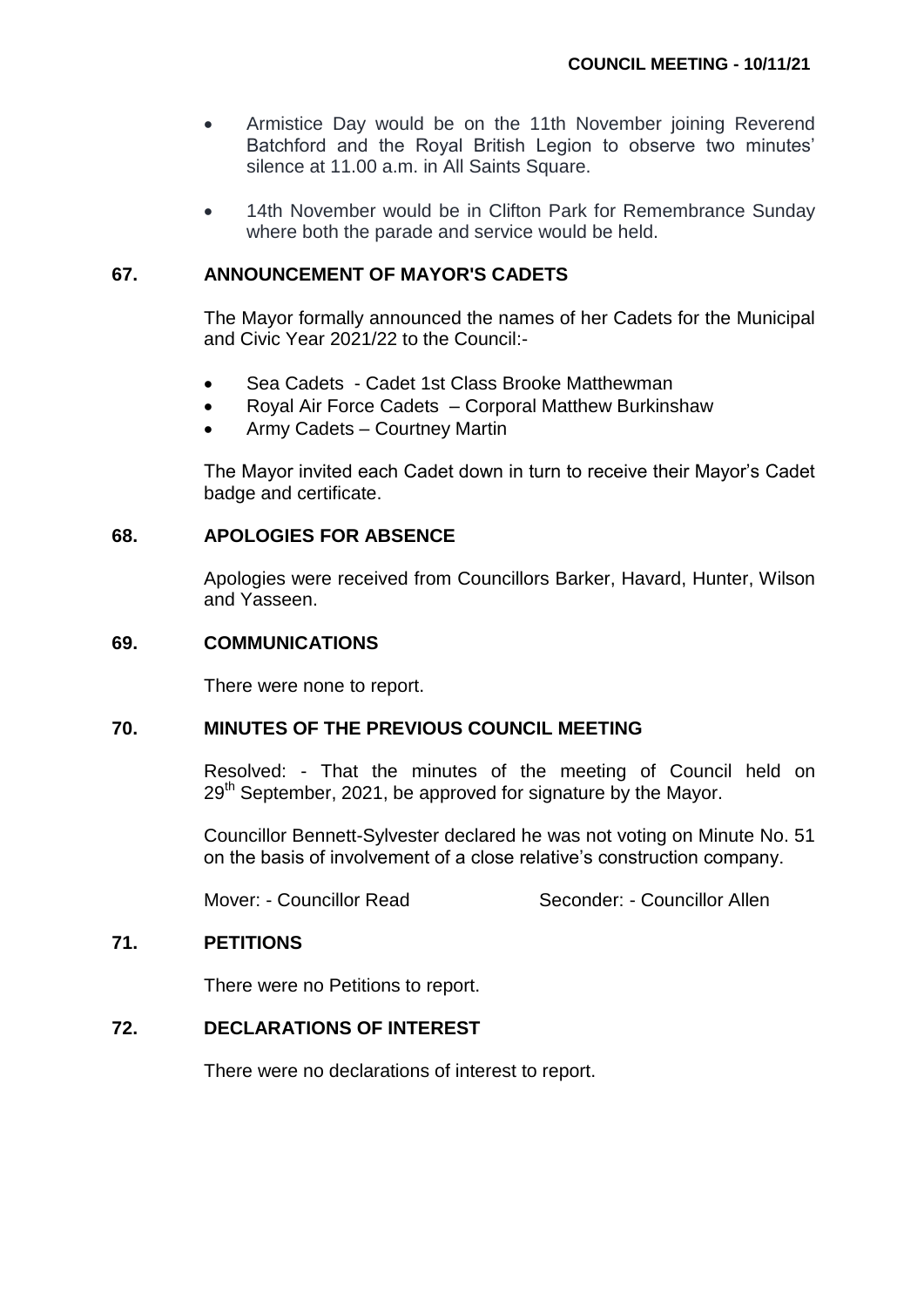## **73. PUBLIC QUESTIONS**

(**1) Mr. D. Smith** asked did this Council believe that Child Sexual Exploitation was still happening in Rotherham?

The Leader explained Rotherham, perhaps more than any other Council, knew there would always be perpetrators who targeted children. As of last week the Council's multi-agency support hub was supporting forty children who may be at risk of child sexual exploitation.

In a supplementary question Mr. Smith asked, during the period covered by the Jay Report, Rotherham's Children Services continued to be inspected by Ofsted and be rated 'good' so what credence could be given to any Ofsted report for Rotherham given the failings.

The Leader pointed out that Ofsted would inspect and over that period of two decades Rotherham had come on a journey with more understanding about the form of abuse and responses.

From the point of view of services in Rotherham, Ofsted had taken a particular interest, but Rotherham's response to potential child sexual abuse cases was strong. In fact the whole country and even the world were on a journey of improving responses to it.

Rotherham would continue to challenge itself, and along with experts outside the Borough, continued to challenge. The response was strong and children were kept as safe as they could be.

**(2) Ms. S. Earnshaw** was unable to attend the Council Meeting so would receive a response in writing.

**(3) Mr. B. Cutts** asked why did the circumstances require the Remembrance Day Parade to be contained within the confines of Clifton Park, with the Parade to march up and down the centre path?

Councillor Sheppard explained last year's parade was held virtually, but was pleased it could go ahead this year. In 2019, the Council was notified by South Yorkshire Police (SYP) that there would be a shift in responsibility for managing parades and it was now for the local Traffic Authority (the Council, not the Police) to decide on the road closure or other legally enforceable traffic management measures it considered any local on-road event to be held. For the Remembrance Day Parade, the Council was both the event organiser and the local Traffic Authority and matters of public safety, security and associated costs rested with RMBC.

When parades were organised, the event organiser assumed liabilities and needed to be satisfied that there was an appropriate plan and resources in place to mitigate risks. This now needed to include use of stewards, volunteers, signs and/or professional traffic management.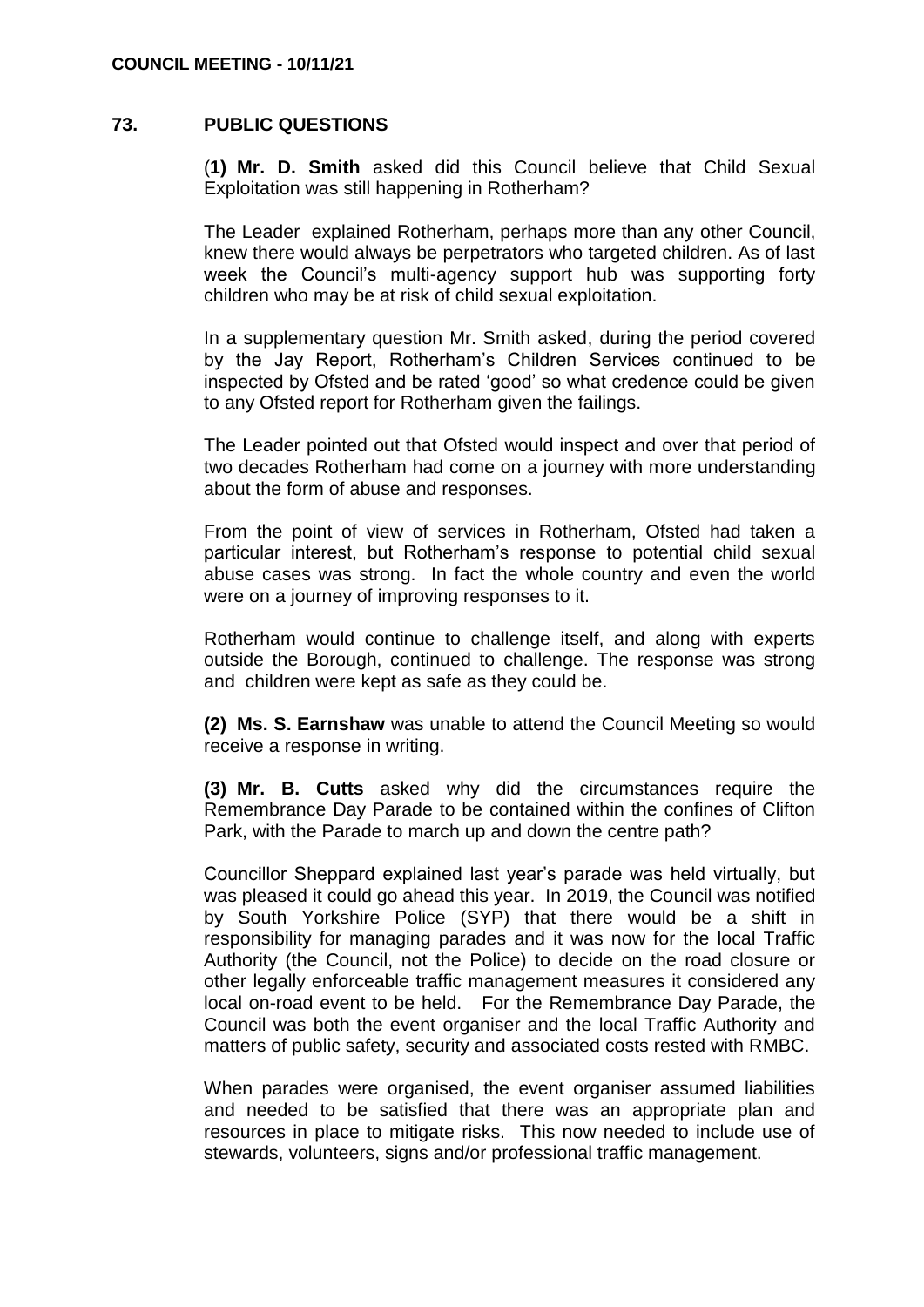On that basis, discussions had been held with the Mayor of Rotherham, Armed Forces Champion, Parade Commander, local Royal British Legion, Vicar of Rotherham Minster and Rotherham MCVC who were all supportive of changing the format to this year's Remembrance Civic event which would utilise Clifton Park:-

- Reduces the need to visit three venues for the event (Town Hall, Minster and Cenotaph).
- Introduces a new shorter, flatter route contained within one centralised space off road at Clifton Park helping to eliminate risks and maintaining the highest levels of safety taking into account the audience, environment and weather conditions.
- Removes the need for the Council to hire in transport.
- Provides individuals with the option of attending the Church Service at Rotherham Minster.

In a supplementary question Mr. Cutts asked for clarity and prospects of the parade being outside Clifton Park.

Councillor Sheppard explained the parade would remain within Clifton Park and this decision was taken to ensure everyone could take part in the celebrations safely following meetings with other agencies.

## **74. EXCLUSION OF THE PRESS AND PUBLIC**

There were no matters requiring exclusion of the press or public.

## **75. LEADER OF THE COUNCIL'S STATEMENT**

The Leader presented his statement and reported on good news with regards to funding. Two of the Council's three Levelling Up Fund bids had been successful for the Town Centre and Leisure and Skills packages totalling an investment of almost £40 million pounds. These were great projects that should generate economic benefits for residents right across the Borough.

Being largely familiar with the town centre proposals, the Leisure and Skills bid was a creative package that would deliver real economic benefits in communities that needed them:-

- Wentworth Woodhouse would transform its Riding School and Stables to create new hospitality and visitor centres as part of its £130m masterplan to bring new life to one of the country's finest and largest historic houses.
- Thrybergh Country Park would embark on the first stage delivery of its masterplan focused on outdoor education and wellbeing and the creation of a new destination waterside café.
- Close to the Town Centre, Magna would create a suite of new exhibitions which would focus on science, nature and natural materials.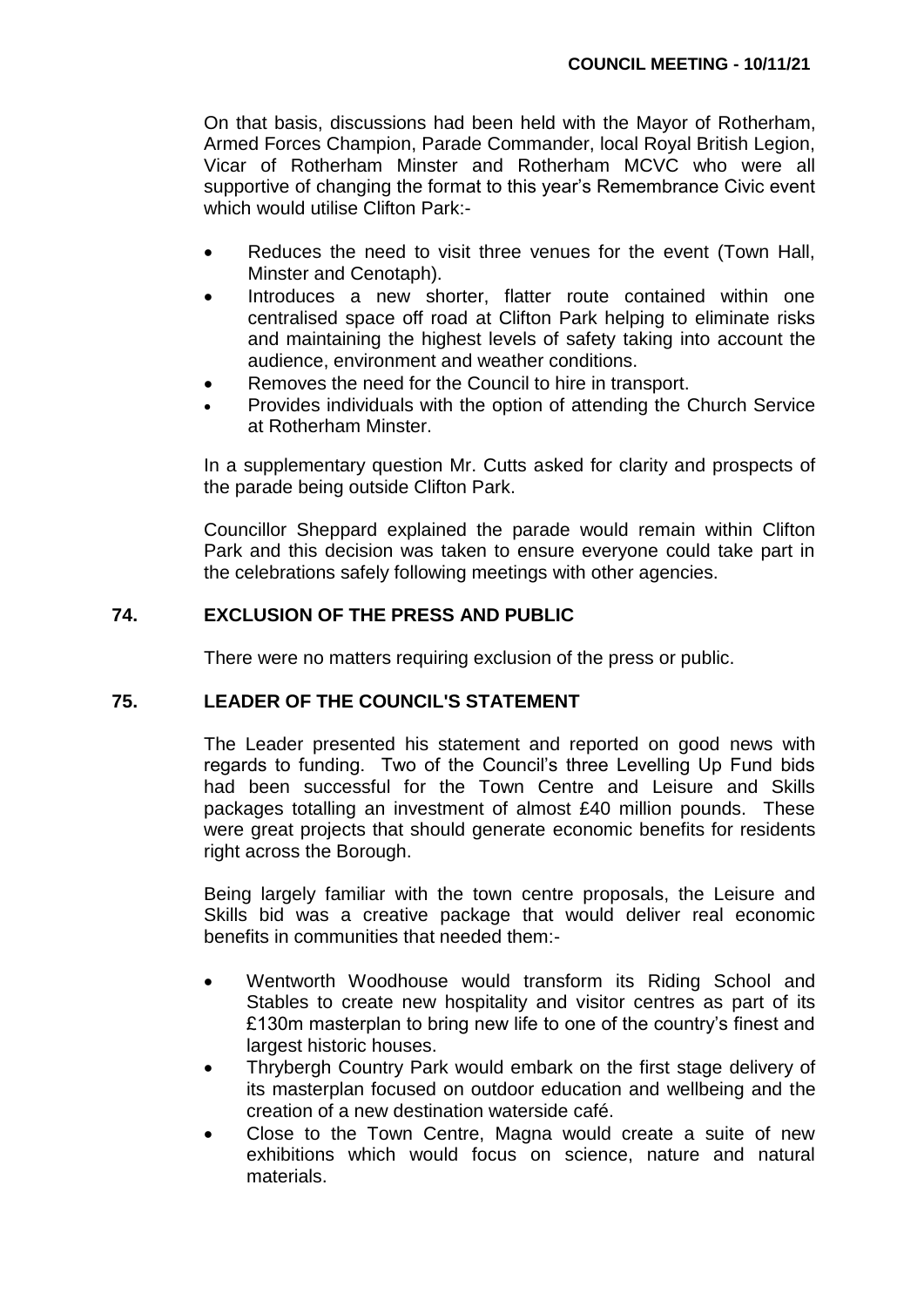- Rother Valley Country Park would embark on the first stages of a new masterplan focused on physical activity and adventure creating new hospitality and play facilities.
- A new Skills Village at Gullivers Resort focusing on training, development, and accreditation within the hospitality and leisure sector.
- Bridging the gap between school and employment, Maltby Academy Trust would invest in the redevelopment of the former Maltby Grammar School to create an incubator space for training, apprenticeships, and start up support in the leisure and hospitality sectors

Apart from the value to the community, to those that receive training, and the businesses that would be started, it was expected the schemes would deliver more than 100 local jobs. The Council would continue to plug away to secure the investment that communities deserved.

Moreover a bid to National Lottery Heritage Fund had been successful and Rotherham had been awarded £250,000 on behalf of a Northern Consortium which represented a £80,000 return and would fund the cultural programme that would support the celebrations for the Women's Euros next summer.

The UK Community Renewal Fund bid for Children's Capital of Culture was successful providing £1.8m to develop a pilot of the skills and talent development strand of the programme with nine consortium partners, so of course it was great to get Government backing for this exciting and innovative programme to benefit young people.

Everyone who worked on these bids was thanked. If only the Government would fund core services with the enthusiasm it announced grant programmes Rotherham would be in a much better place.

More good news too regarding Rotherham's green spaces. Rother Valley Country Park had collected its first Green Flag Award alongside Clifton, Greasbrough and Ulley Parks that have received one of the coveted awards – the mark of a quality park or green space. This was testament to the hard work and dedication of those who look after the parks.

Finally, Covid had not gone yet and everyone needed to keep well this winter.

The figure as of yesterday was 555.1 per 100,000 and Rotherham was ranked 19<sup>th</sup> worst in England, with Covid patients in hospital rising by 20% in the last week. Those pressures really were showing in Rotherham Hospital and, contrary to the assertions some had made, the country was very far from being normal.

A period of not more than ten minutes was allowed for questions.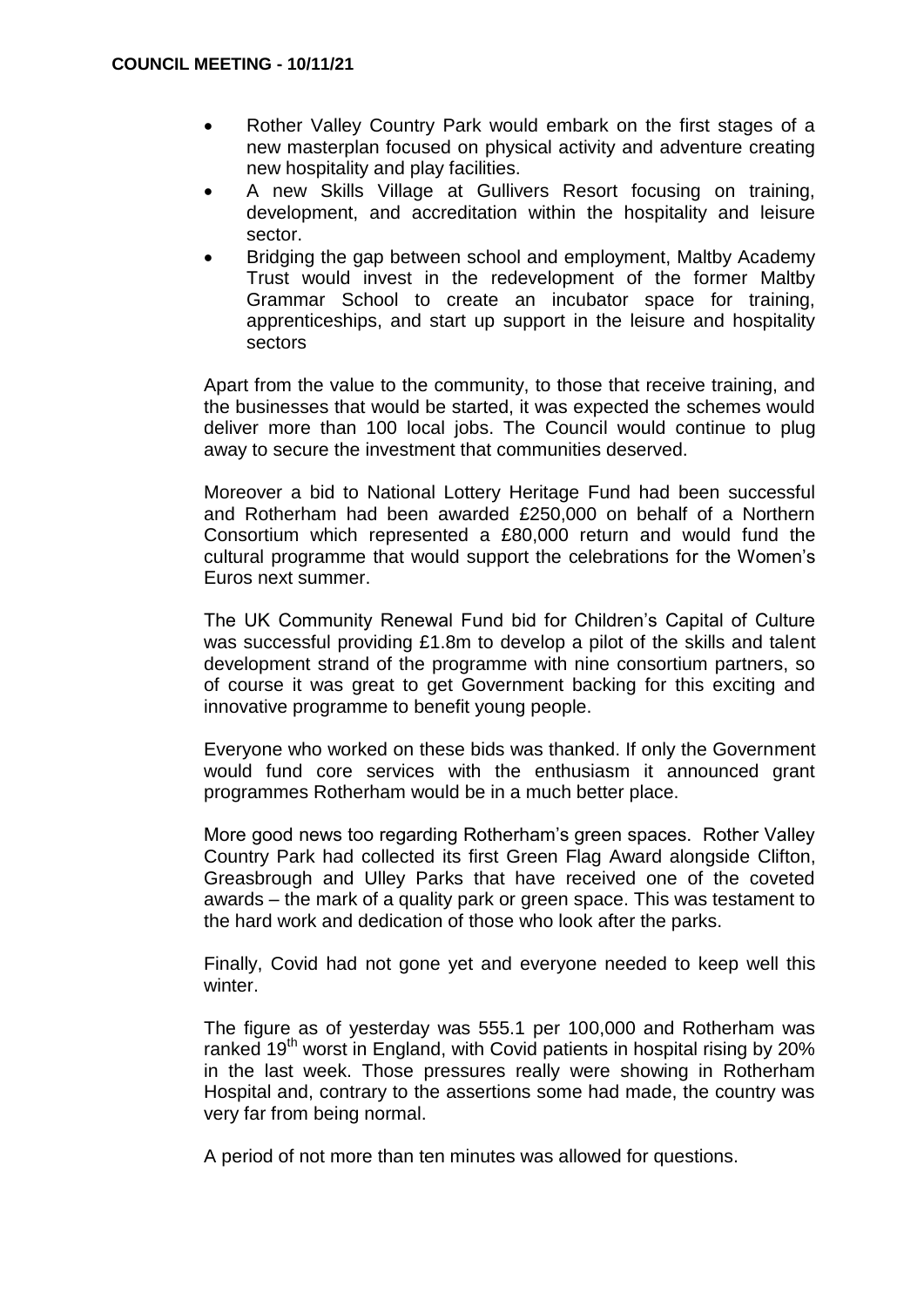Councillor Bennett-Sylvester welcomed the recognition for green flags for Rotherham parks, but made reference to those Members who came to today's meeting on public transport and asked if the South Yorkshire Mayoral Authority was looking carefully at bus services to areas like Dinnington and other outlying areas and the potential they had.

The Leader agreed there needed to be a drive towards some improvements around bus services. There was a shortage of drivers putting pressure on bus operators making worse the economic problem. There would always be pressure on services and there were a number of measures coming from the Government about bus service improvement plans which the South Yorkshire Mayoral Combined Authority agreed.

This would provide some practical improvements at bus stops and live journey and better webpage information some of which would be funded by ourselves and some funding from Government.

A new customer charter which governed responsibilities would be agreed with bus operators and hopefully improve on poor quality service.

There would also be significant investment for improvements to bus lanes and junctions which would help to tackle some of problems with being stuck in traffic.

In excess of £70 million had been secured to make improvements that could be delivered over the next few years. Further funding had also been sought from Government to cap fares which was a whole raft of packages to make travelling on public transport as easy and reliable as possible.

A decision was still to be made on franchising as this would require a significant amount of investment including research so this was still a live debate. With some funding from Government this would give aspirational regulation for buses driving through quality in the future.

## **76. MINUTES OF THE CABINET MEETINGS**

**Resolved:-** That the reports, recommendations and minutes of the meetings of the Cabinet held on 20<sup>th</sup> September and 18<sup>th</sup> October, 2021 be received.

Mover: - Councillor Read Seconder: - Councillor Allen

## **77. RECOMMENDATION FROM CABINET - FINANCIAL OUTTURN 2020/21 AND CAPITAL PROGRAMME**

Further to Minute No. 22 of the meeting of the Cabinet held on 19th July, 2021, consideration was given to the report detailing proposals to update the Capital Programme for 2020-21.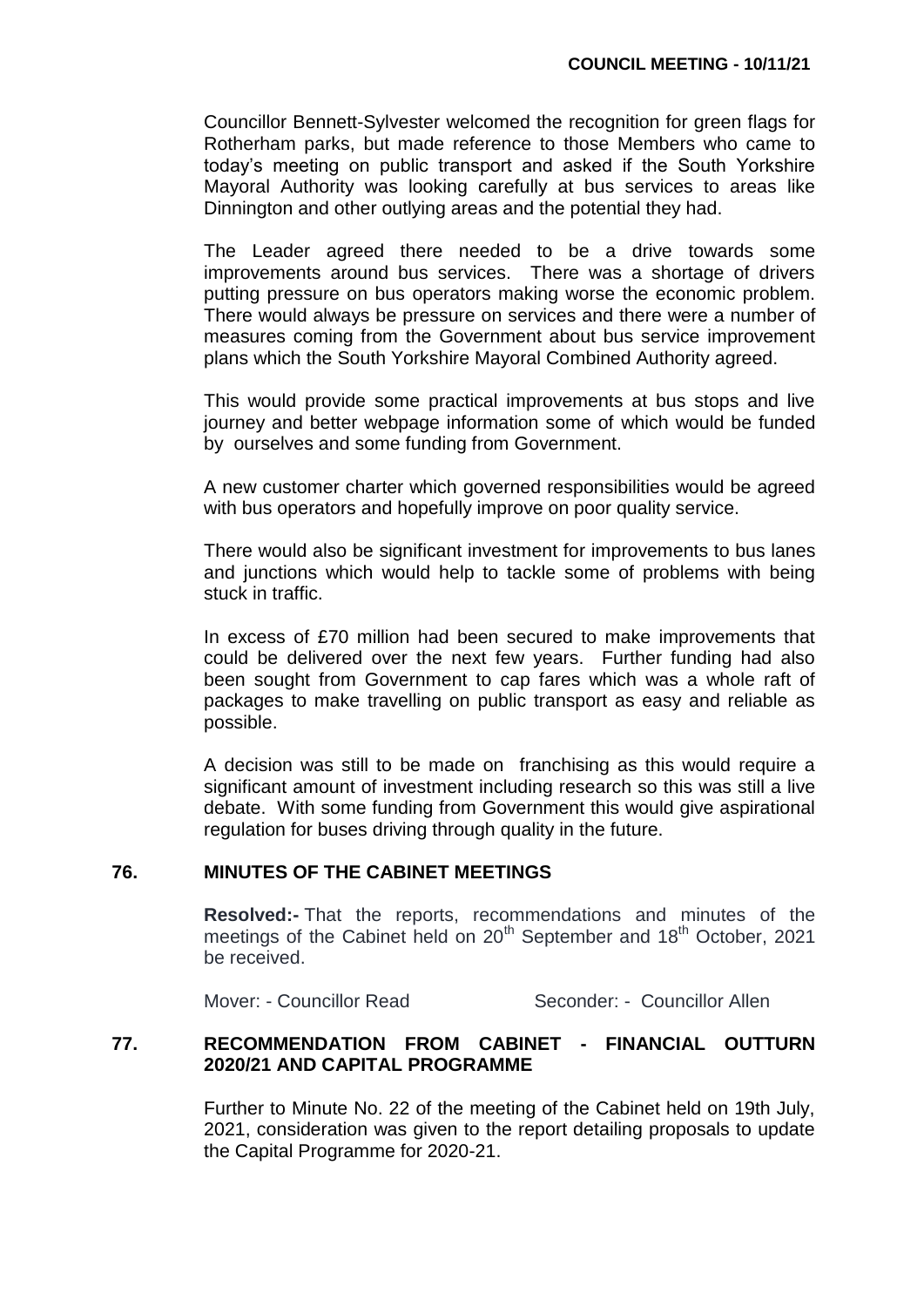The final outturn position was an underspend against budget of £6.1m following the mitigating actions taken to manage the financial impacts of COVID-19. It incorporated the late receipt of £2m of Government support towards costs associated with Operation Stovewood and after a proposed transfer of £2m to create a new Children and Young Peoples Services Social Care Reserve.

The mitigation actions included the application of Government's provision of £18.9m emergency funding to support the COVID-19 response and cost implications of this, the submission of compensation claims totalling £4.8m relating to the adverse impact of COVID-19 on Sales, Fees and Charges income and the use in 2020/21 of £5.2m from the Control Outbreak Management Fund (COMF.) Without the grant funding streams, the Council's financial outturn would have been a £22.8m overspend.

The report suggested a prudent use of the remaining underspend following its transfer to the Council's reserves. From this underspend, an allocation of £2m was to be earmarked for a COVID-19 Recovery Fund in order to support local residents throughout the remainder of the pandemic which was positive.

The Leader and Cabinet Members had worked tirelessly to improve the situation.

The original report providing detail to the proposals considered by the Cabinet was appended in order to provide Members with sufficient knowledge to agree the proposals.

**Resolved:-** (1) That the updated financial position as detailed in the report be noted.

(2) That the updated Capital Programme as set out in paragraphs 2.76 to 2.79 of the report to Cabinet on 19th July, 2021 and Appendices 1 to 4 be approved.

## Mover: - Councillor Alam Seconder: - Councillor Read

## **78. APPOINTMENT OF AN ADDITIONAL INDEPENDENT (CO-OPTED MEMBER) TO THE POLICE AND CRIME PANEL**

Consideration was given to the report which sought agreement to the proposal to appoint a third independent member to the South Yorkshire Police and Crime Panel as a necessary means of ensuring constitutionally secured consistency in the membership of the Panel. A third independent (co-opted) member would support the membership of Elected Members from across the four South Yorkshire Districts and three independent (co-opted) members recruited by advertisement.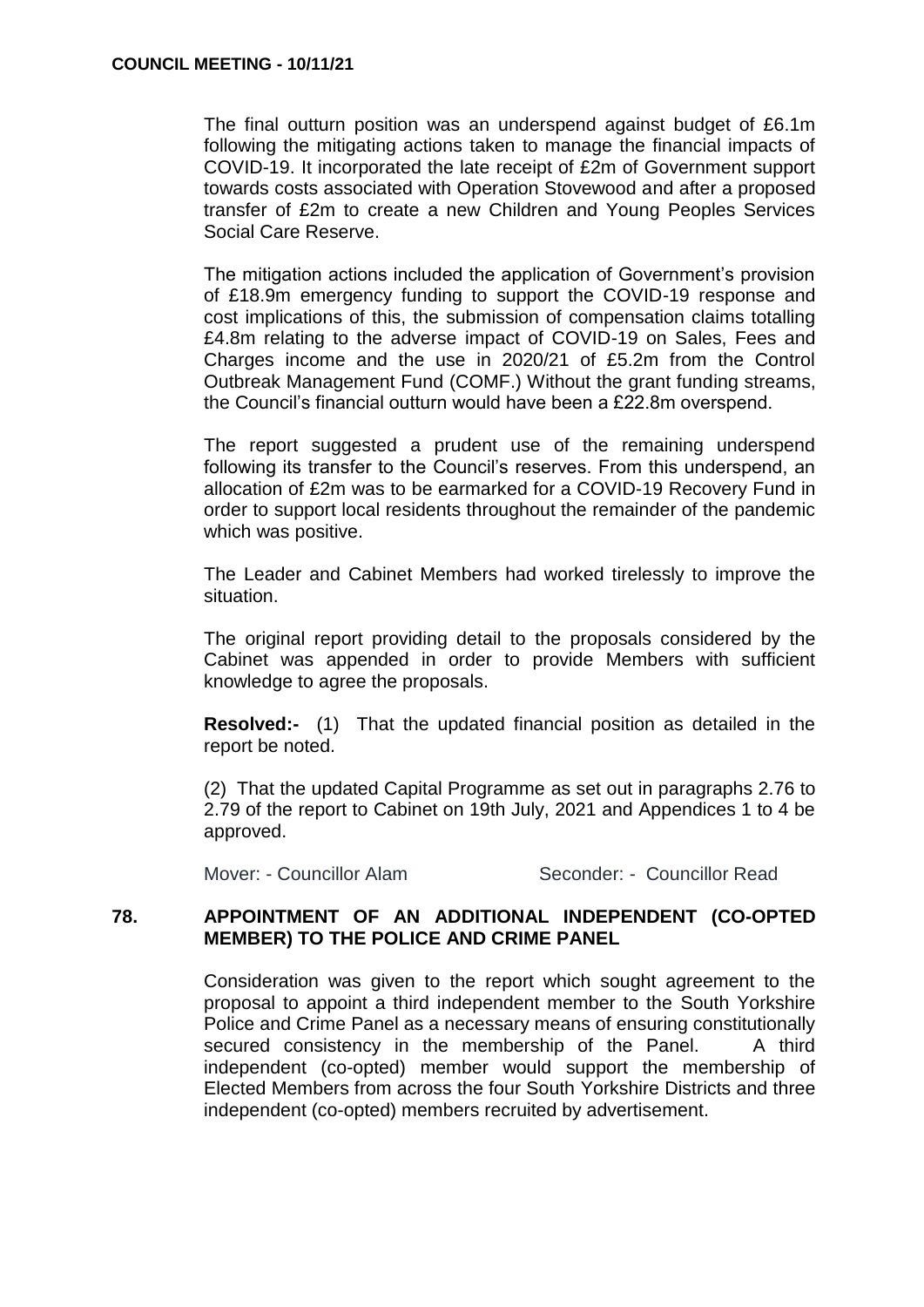In addition to an application to the Secretary of State, the proposal for an extra independent (co-opted) member required a change to the Police and Crime Panel's arrangements and these have to be approved by the four District Councils. This decision should be unanimous across all four Districts to proceed.

Resolved:- **That the Police and Crime Panel's decision taken on 20th September 2021 to commence the process to appoint a third independent (co-opted) member be approved.**

Mover: - Councillor Haleem Seconder: - Councillor Alam

#### **79. AMENDMENTS TO APPOINTMENT OF MEMBERS TO COMMITTEES, BOARDS AND PANELS**

Further to Minute No. 15 to the annual meeting of Council held on  $26<sup>th</sup>$  May, 2021 consideration was given to the report which provided suggestions on amendments to the nomination of Members to serve on Committees, Boards and Panels.

**Resolved:-** (1) That the following amendments be confirmed:-

#### **Adoption Panel:**

Councillor Pitchley to be appointed.

#### **Fostering Panel:**

Councillor Pitchley to be appointed.

#### **Health Select Commission:**

Councillor Hughes to be removed. Councillor Keenan to be appointed.

#### **Improving Places Select Commission:**

Councillor Keenan to be removed. Councillor Hughes to be appointed.

#### **Rotherham Standing Advisory Council for Religious Education (SACRE):**

Councillor Haleem to be removed. Councillor Keenan to be appointed.

Mover: - Councillor Read Seconder: - Councillor Allen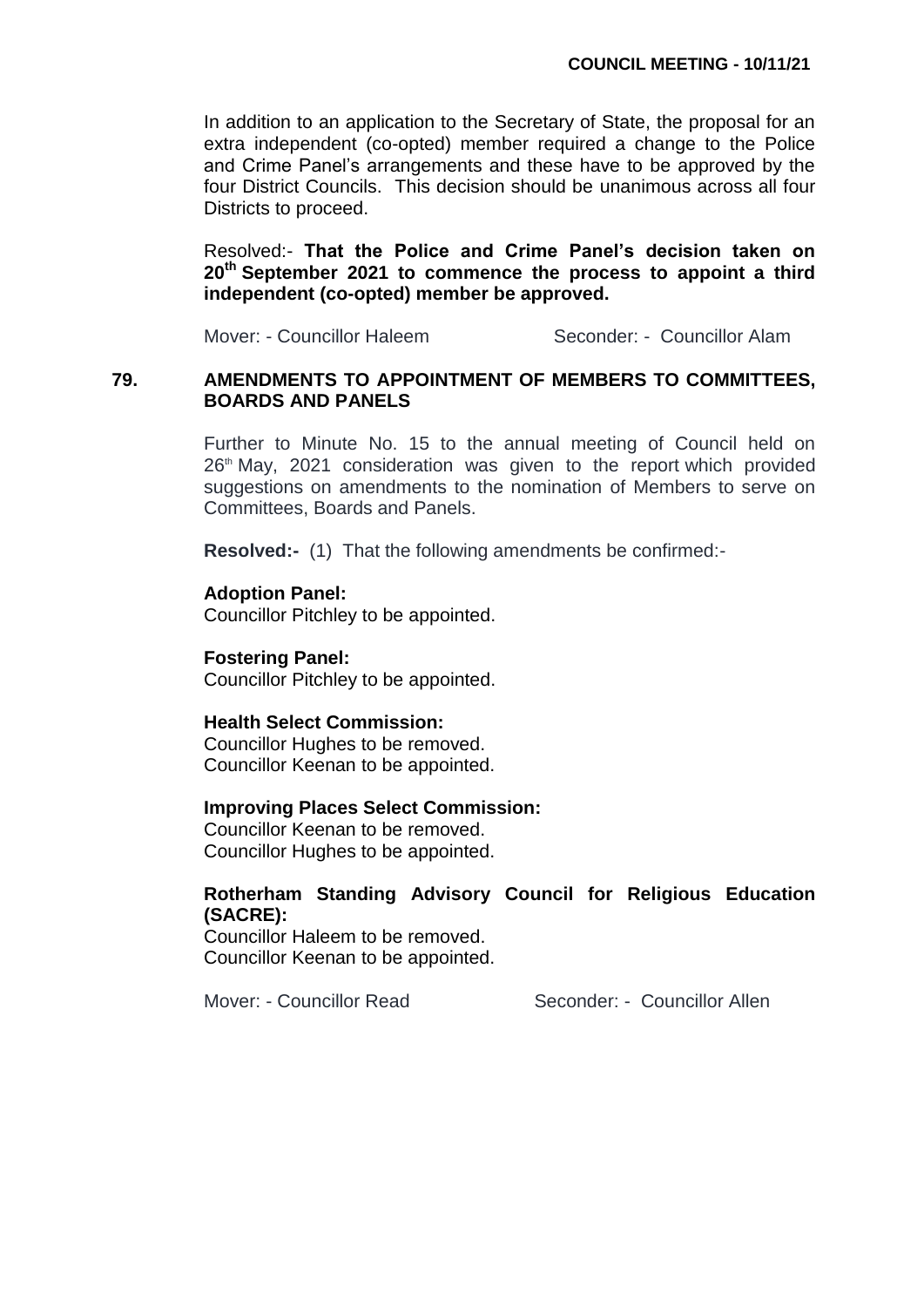## **80. OVERVIEW AND SCRUTINY UPDATE**

In accordance with Council Procedure Rule 14 the Chair of the Overview and Scrutiny Management Board presented a report that provided Council with an update of overview and scrutiny activity and the work programmes of the respective Scrutiny Commissions since the last update had been received in March, 2021.

Mover: - Councillor Clark Seconder: - Councillor Barley

## **81. NOTICE OF MOTION - ONGOING CHILD SEXUAL EXPLOITATION IN ROTHERHAM**

It was moved by Councillor Barley and seconded by Councillor Thompson that:-

This Council notes:-

- For many years Child Sexual Exploitation (CSE) in Rotherham was serious and widespread, but largely ignored by Rotherham Metropolitan Borough Council (RMBC) and South Yorkshire Police (SYP).
- Since 2014, progress has been made on many issues related to CSE, including improvements in taxi licensing.
- However, children continue to be sexually exploited in Rotherham, and girls and boys continue to be raped and trafficked by organised gangs. The model used by organised criminals has changed, with CSE linking into Child Criminal Exploitation (CCE), and private vehicles being used.
- In the six months since the local elections, Councillors have passed community gathered intelligence to RMBC and SYP regarding possible grooming and CSE in numerous locations in the Borough, including Wath, Rawmarsh, Greasbrough, Clifton, and Eastwood.
- The response to this intelligence has been poor, with slow or no action taken, obstructive and confrontational attitudes from the authorities, and a continual refusal to acknowledge that due to reactive, not proactive, Council and Police approaches to CSE, the true scale of the problem in Rotherham cannot be known at present.
- Lack of community confidence in the Council and the Police continue to be significant barriers to the reporting of CSE, as individuals fear reprisals from alleged perpetrators and that no action will be taken in response to their reports. Potential whistleblowers who work for the Council similarly fear for their jobs should they speak out as they say they have been instructed by managers not to talk about CSE.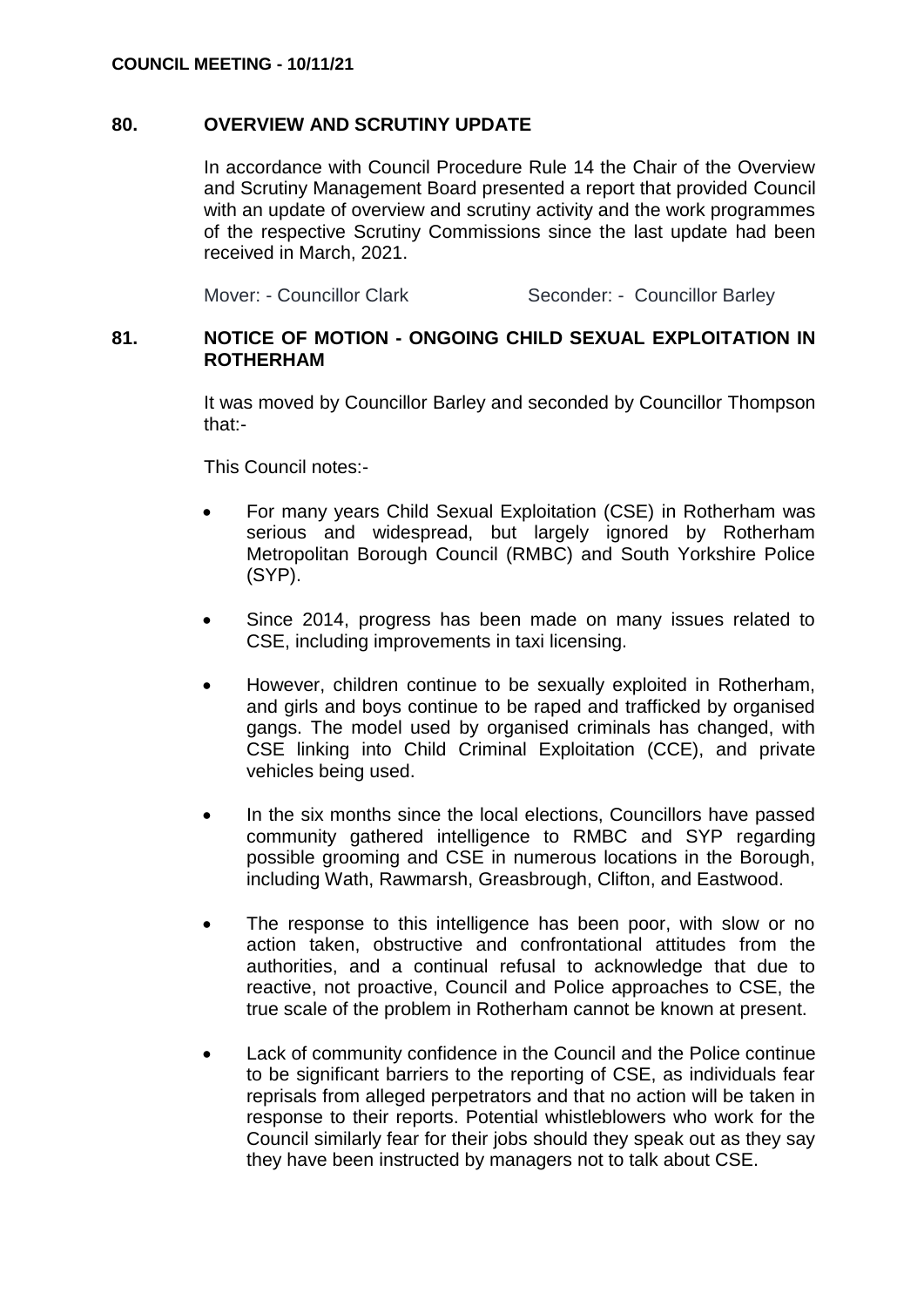- While RMBC has performed well in Ofsted and other inspections, what matters is not that inspections are passed, but that children are protected from some of the most horrific crimes imaginable.
- In addition to these issues with current, active CSE, many survivors feel unsupported in their recoveries and targeted by social services in relation to their own children.

Therefore, we demand that the Council:-

- Acknowledges that the true scale of CSE in Rotherham is not and cannot be known at present due to reactive policies and underreporting, and that CSE may be occurring on the same scale as in the past.
- Deliver, as a matter of urgency, proper, detailed, in-person training to Council staff and Council contractors who are in regular contact with members of the public or who work out in our communities, so that they can recognise grooming, and suspicious activities that may indicate CSE.
- Launch a comprehensive public information campaign to likewise help members of the public recognise behaviours, activities, and other signs which may indicate CSE.
- Review and improve internal procedures for handling reports and intelligence that may indicate CSE, with clear actions to be taken, deadlines for those actions, designated people responsible for taking them, and a clear escalation procedure.
- Gather and record intelligence that may or does indicate CSE in a joined-up way, including cross referencing reports to build a fuller picture, working with expert partners in the third sector to gather intelligence, and sharing all intelligence with the police.
- Takes a proactive approach to CSE, identifying and supporting children at risk and identifying people who may be perpetrators, whilst recognising that the criminal model used by perpetrators is likely to continue changing as the authorities act.
- Proactively target known and potential CSE hot spots, including but not limited to hotels, the night-time economy, parks, and gangs engaged in Child Criminal Exploitation and county lines drug dealing.
- Develop an 'exit strategy' to support children to leave CSE, and continually review the strategy to ensure that it is effective.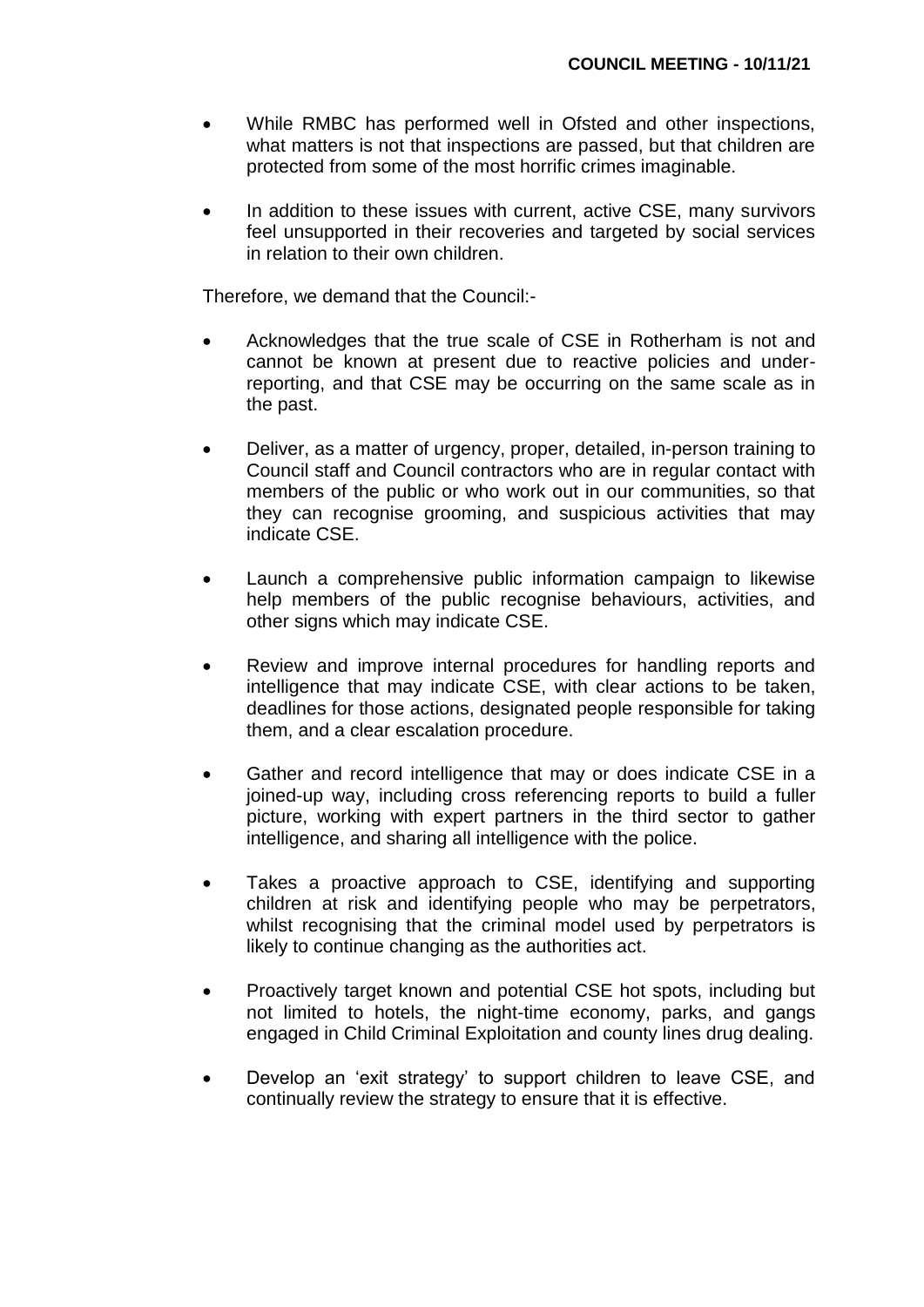- Review the Council's whistleblowing policy and give consideration to improving protections for people who believe they are whistleblowing, protecting their jobs and pensions, and providing a specialist independent person to whistleblow to.
- Ensure that RMBC's and SYP's work on CSE is properly scrutinised through the appropriate committees of elected members, including regular, detailed updates and regular reviews of scrutiny arrangements to ensure that they are robust.
- Give a full and unreserved apology to survivors for Council failings that extended their abuse and continue to make their recoveries difficult.
- Look at ways to improve support for survivors of CSE, with the understanding that distrust and animosity towards the Council means that for many survivors, services that are as distant and as independent as possible from the Council would be most helpful, and that due to the life-long challenges many survivors face, support needs to be individualised and long-term.
- Put pressure on South Yorkshire Police to likewise recognise that CSE is a major and continuing problem in Rotherham and elsewhere in South Yorkshire, and likewise improve their response to reports and begin to proactively target known and potential perpetrators, locations, and victims.

At this point it was moved by Councillor Read and seconded by Councillor Keenan that the motion be amended as follows:-

This Council notes:-

- For many years Child Sexual Exploitation (CSE) in Rotherham was serious and widespread, but largely ignored by Rotherham Metropolitan Borough Council (RMBC) and South Yorkshire Police (SYP).
- Since 2014, progress has been made on many issues related to CSE, including improvements in taxi licensing.
- However, children continue to be sexually exploited in Rotherham, *[DELETE:] and girls and boys continue to be raped and trafficked by organised gangs***[TO HERE].** The model used by organised criminals has changed, with CSE linking into Child Criminal Exploitation (CCE), and private vehicles being used.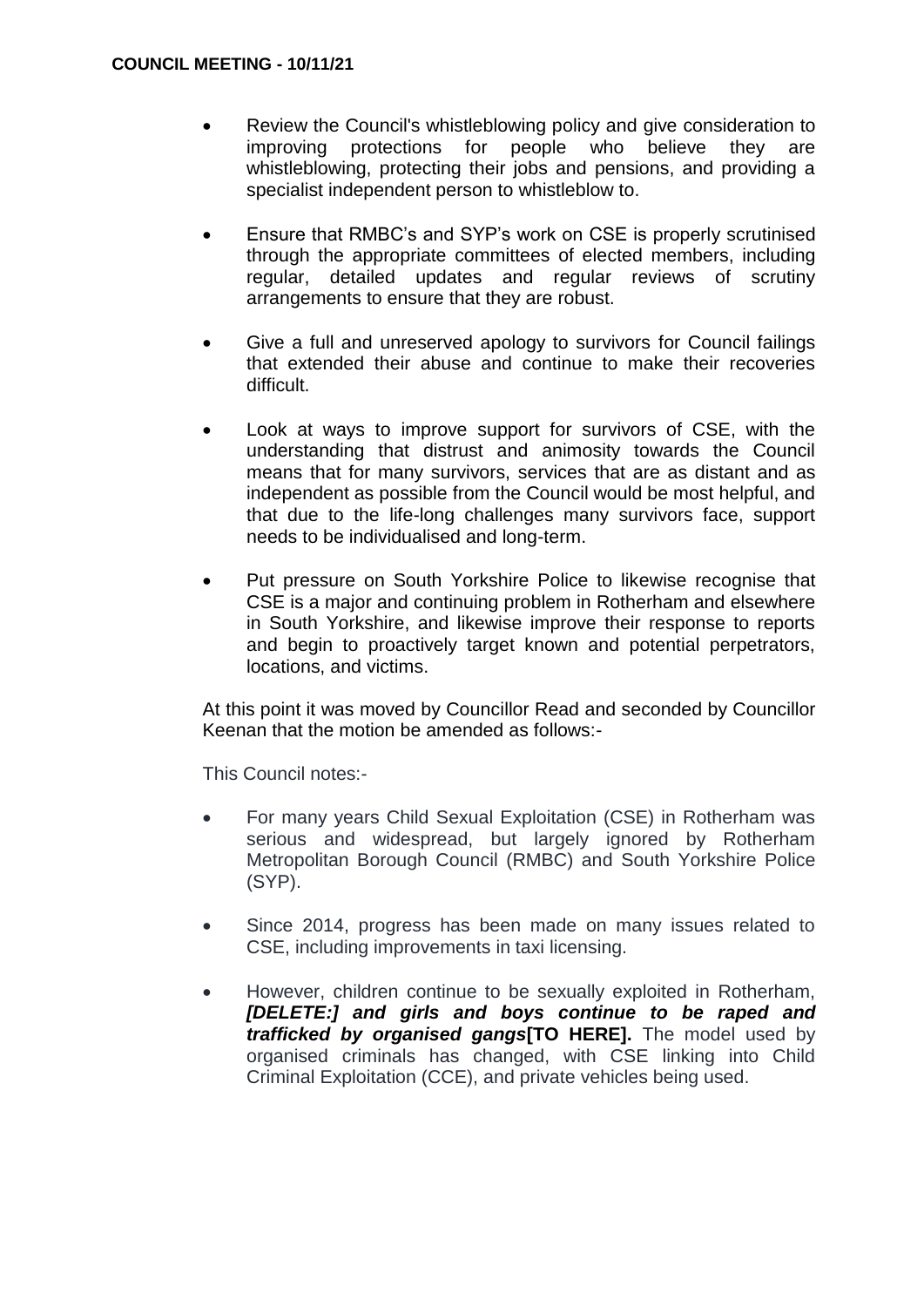• In the six months since the local elections, Councillors have passed community gathered intelligence to RMBC and SYP regarding possible grooming and CSE in numerous locations in the Borough, including Wath, Rawmarsh, Greasbrough, Clifton, and Eastwood.

## *[DELETE:]*

- *The response to this intelligence has been poor, with slow or no action taken, obstructive and confrontational attitudes from the authorities, and a continual refusal to acknowledge that due to reactive, not proactive, Council and Police approaches to CSE, the true scale of the problem in Rotherham cannot be known at present.*
- *Lack of community confidence in the Council and the Police continue to be significant barriers to the reporting of CSE, as individuals fear reprisals from alleged perpetrators and that no action will be taken in response to their reports. Potential whistleblowers who work for the Council similarly fear for their jobs should they speak out, as they say they have been instructed by managers not to talk about CSE.*
- *While RMBC has performed well in Ofsted and other inspections, what matters is not that inspections are passed, but that children are protected from some of the most horrific crimes imaginable.*
- *In addition to these issues with current, active CSE, many survivors feel unsupported in their recoveries and targeted by social services in relation to their own children. [TO HERE]*

## *[INSERT]*

 *That many of the actions requested by the Conservative Group are already activities underway under the terms of Rotherham Safeguarding Children's Partnership's Strategy to Tackle and Prevent Child Exploitation, which was considered by the Council's Cabinet in October 2019. [TO HERE]*

Therefore, we *[DELETE:] demand that the Council:-[TO HERE]*

## *[INSERT]*

*Ask that the Rotherham Safeguarding Children's Partnership considers the following proposed actions in light of the current strategy, and any further evidence provided by the Conservative Group or others, and reports back to Councillors within 3 months on any changes, amendments to that strategy or additional activities that may be appropriate in order to maintain the highest quality of services and child protection activity: [TO HERE]*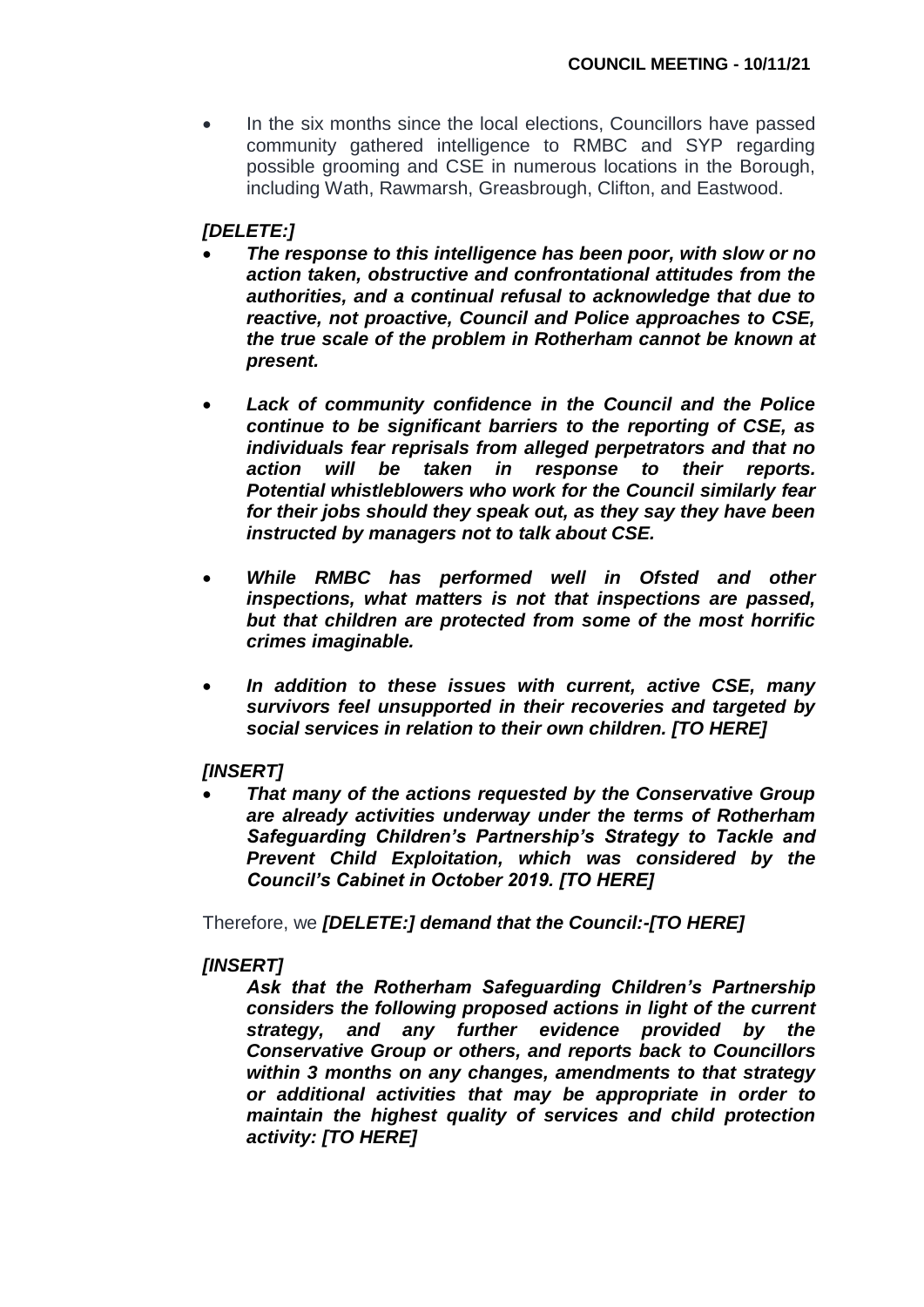- Acknowledges that the true scale of CSE in Rotherham is not and cannot be known at present due to reactive policies and underreporting, and that CSE may be occurring on the same scale as in the past.
- Deliver, as a matter of urgency, proper, detailed, in-person training to Council staff and Council contractors who are in regular contact with members of the public or who work out in our communities, so that they can recognise grooming, and suspicious activities that may indicate CSE.
- Launch a comprehensive public information campaign to likewise help members of the public recognise behaviours, activities, and other signs which may indicate CSE.
- Review and improve internal procedures for handling reports and intelligence that may indicate CSE, with clear actions to be taken, deadlines for those actions, designated people responsible for taking them, and a clear escalation procedure.
- Gather and record intelligence that may or does indicate CSE in a joined-up way, including cross referencing reports to build a fuller picture, working with expert partners in the third sector to gather intelligence, and sharing all intelligence with the police.
- Takes a proactive approach to CSE, identifying and supporting children at risk and identifying people who may be perpetrators, whilst recognising that the criminal model used by perpetrators is likely to continue changing as the authorities act.
- Proactively target known and potential CSE hot spots, including but not limited to hotels, the night-time economy, parks, and gangs engaged in Child Criminal Exploitation and county lines drug dealing.
- Develop an 'exit strategy' to support children to leave CSE, and continually review the strategy to ensure that it is effective.
- Review the Council's whistleblowing policy and give consideration to improving protections for people who believe they are whistleblowing, protecting their jobs and pensions, and providing a specialist independent person to whistleblow to.
- Ensure that RMBC's and SYP's work on CSE is properly scrutinised through the appropriate committees of elected members, including regular, detailed updates and regular reviews of scrutiny arrangements to ensure that they are robust.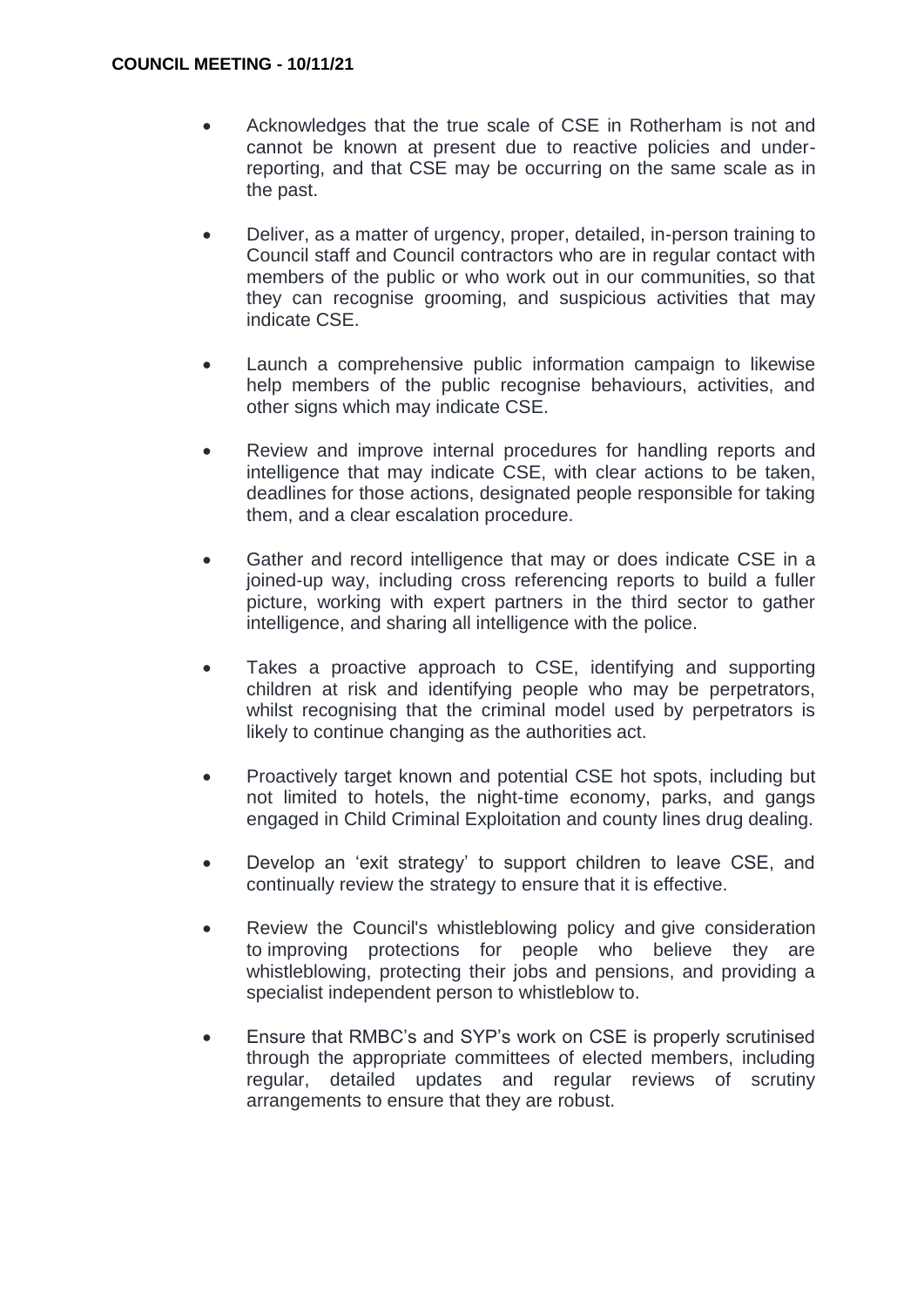- Give a full and unreserved apology to survivors for Council failings that extended their abuse and continue to make their recoveries difficult.
- Look at ways to improve support for survivors of CSE, with the understanding that distrust and animosity towards the Council means that for many survivors, services that are as distant and as independent as possible from the Council would be most helpful, and that due to the life-long challenges many survivors face, support needs to be individualised and long-term.
- Put pressure on South Yorkshire Police to likewise recognise that CSE is a major and continuing problem in Rotherham and elsewhere in South Yorkshire, and likewise improve their response to reports and begin to proactively target known and potential perpetrators, locations, and victims.

The amendment was put and carried and became the substantive motion.

A recorded vote was requested.

(Members in favour of the amendment – The Mayor (Councillor Andrews), Councillors Alam, Allen, , Atkin Aveyard, Baker-Rodgers, Beck, Bennett-Sylvester, Bird, Brookes, Browne, Clark, Cooksey, Cowen, Cusworth, Ellis, Griffin, Haleem, Hoddinott, Hughes, Keenan, Khan, Lelliott, McNeely, Monk, Pitchley, Read, Roche, Sansome, Sheppard and Wyatt)

(Members against the amendment – Councillors Bacon, Ball, Barley, Baum-Dixon, Burnett, A. Carter, C. Carter, Castledine-Dack, Collingham, Elliott, Fisher, Hague, Jones, Mills, Miro, Reynolds, Singleton, Thompson, Tinsley, Whormsley and Wooding)

The substantive motion now read:-

This Council notes:-

- For many years Child Sexual Exploitation (CSE) in Rotherham was serious and widespread, but largely ignored by Rotherham Metropolitan Borough Council (RMBC) and South Yorkshire Police (SYP).
- Since 2014, progress has been made on many issues related to CSE, including improvements in taxi licensing.
- However, children continue to be sexually exploited in Rotherham. The model used by organised criminals has changed, with CSE linking into Child Criminal Exploitation (CCE), and private vehicles being used.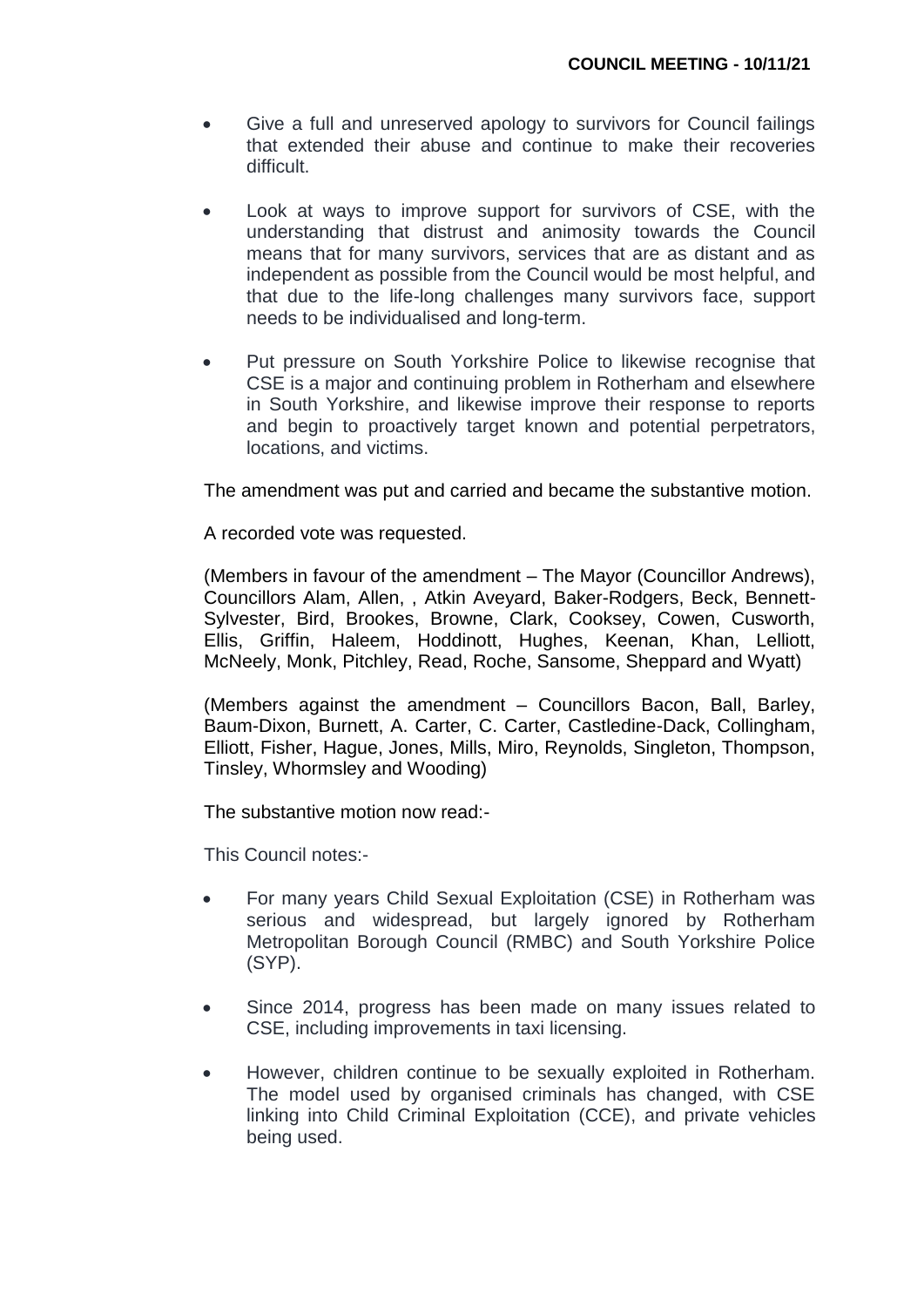- In the six months since the local elections, Councillors have passed community gathered intelligence to RMBC and SYP regarding possible grooming and CSE in numerous locations in the Borough, including Wath, Rawmarsh, Greasbrough, Clifton, and Eastwood.
- That many of the actions requested by the Conservative Group are already activities underway under the terms of Rotherham Safeguarding Children's Partnership's Strategy to Tackle and Prevent Child Exploitation, which was considered by the Council's Cabinet in October 2019.

Therefore, we:-

- Ask that the Rotherham Safeguarding Children's Partnership considers the following proposed actions in light of the current strategy, and any further evidence provided by the Conservative Group or others, and reports back to councillors within 3 months on any changes, amendments to that strategy or additional activities that may be appropriate in order to maintain the highest quality of services and child protection activity.
- Acknowledges that the true scale of CSE in Rotherham is not and cannot be known at present due to reactive policies and underreporting, and that CSE may be occurring on the same scale as in the past.
- Deliver, as a matter of urgency, proper, detailed, in-person training to Council staff and Council contractors who are in regular contact with members of the public or who work out in our communities, so that they can recognise grooming, and suspicious activities that may indicate CSE.
- Launch a comprehensive public information campaign to likewise help members of the public recognise behaviours, activities, and other signs which may indicate CSE.
- Review and improve internal procedures for handling reports and intelligence that may indicate CSE, with clear actions to be taken, deadlines for those actions, designated people responsible for taking them, and a clear escalation procedure.
- Gather and record intelligence that may or does indicate CSE in a joined-up way, including cross referencing reports to build a fuller picture, working with expert partners in the third sector to gather intelligence, and sharing all intelligence with the police.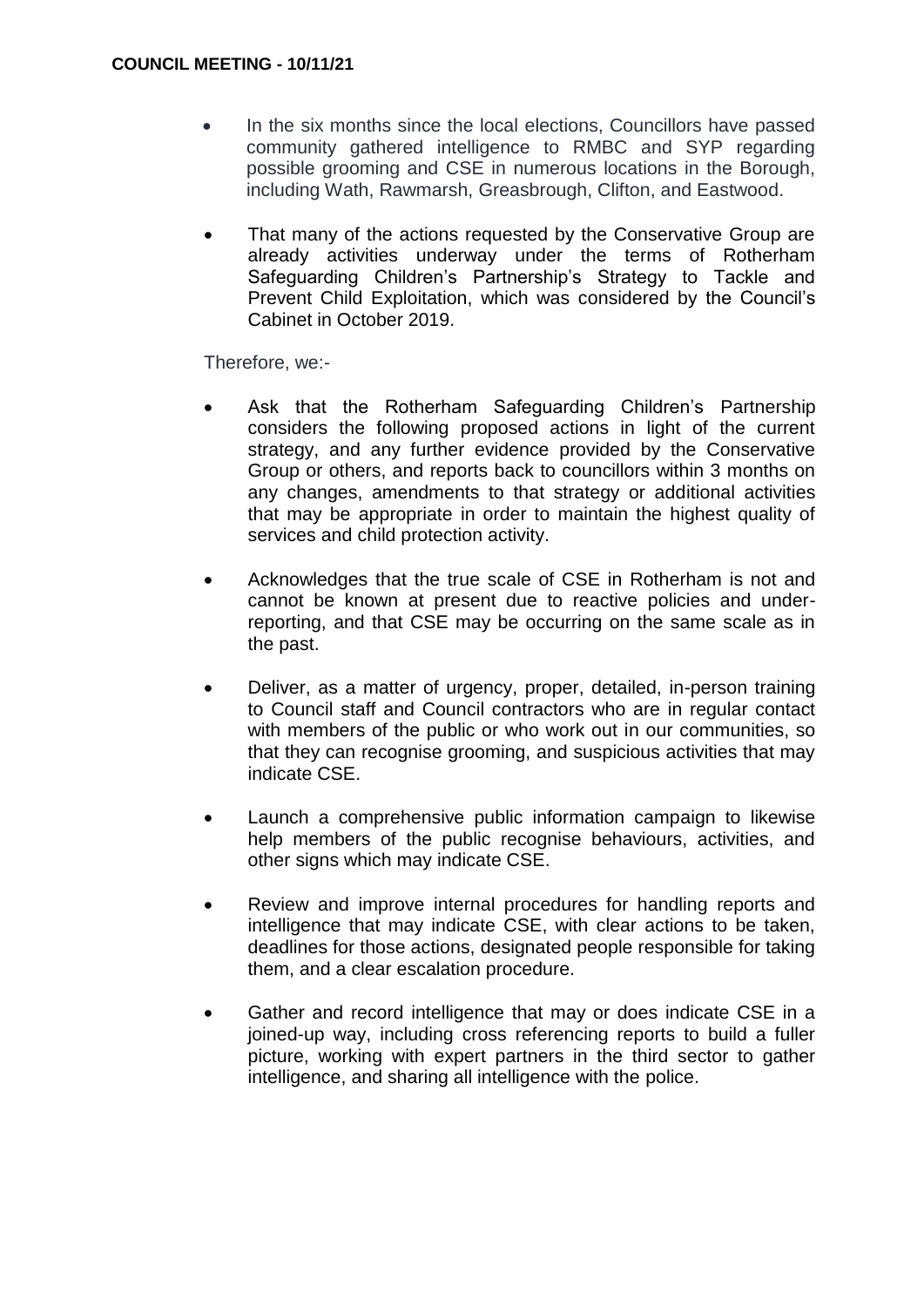- Takes a proactive approach to CSE, identifying and supporting children at risk and identifying people who may be perpetrators, whilst recognising that the criminal model used by perpetrators is likely to continue changing as the authorities act.
- Proactively target known and potential CSE hot spots, including but not limited to hotels, the night-time economy, parks, and gangs engaged in Child Criminal Exploitation and county lines drug dealing.
- Develop an 'exit strategy' to support children to leave CSE, and continually review the strategy to ensure that it is effective.
- Review the Council's whistleblowing policy and give consideration to improving protections for people who believe they are whistleblowing, protecting their jobs and pensions, and providing a specialist independent person to whistleblow to.
- Ensure that RMBC's and SYP's work on CSE is properly scrutinised through the appropriate committees of Elected Members, including regular, detailed updates and regular reviews of scrutiny arrangements to ensure that they are robust.
- Give a full and unreserved apology to survivors for Council failings that extended their abuse and continue to make their recoveries difficult.
- Look at ways to improve support for survivors of CSE, with the understanding that distrust and animosity towards the Council means that for many survivors, services that are as distant and as independent as possible from the Council would be most helpful, and that due to the life-long challenges many survivors face, support needs to be individualised and long-term.
- Put pressure on South Yorkshire Police to likewise recognise that CSE is a major and continuing problem in Rotherham and elsewhere in South Yorkshire, and likewise improve their response to reports and begin to proactively target known and potential perpetrators, locations, and victims.

On being put to the vote, the motion was carried unanimously.

A recorded vote was requested.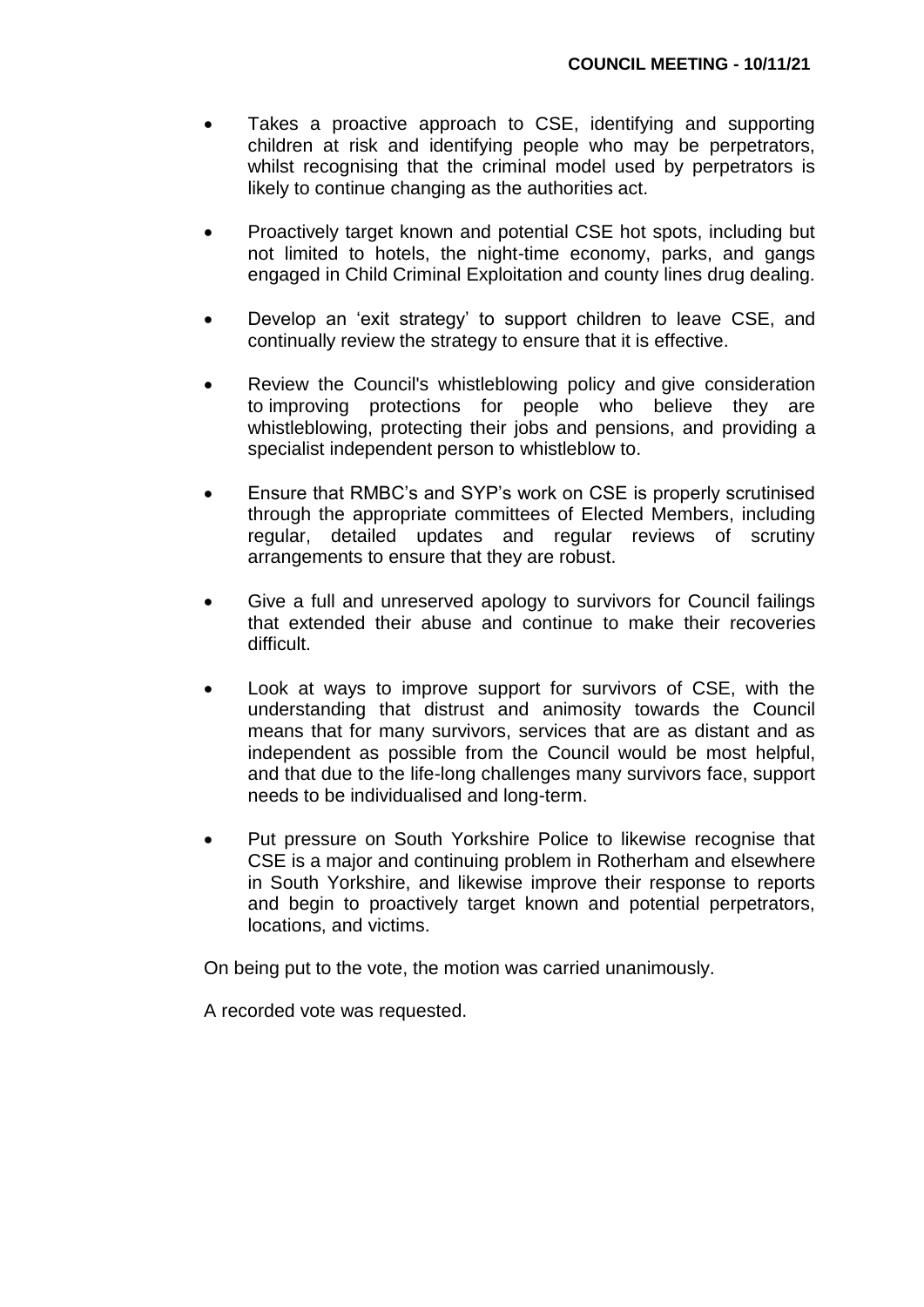(Members in favour of the substantive motion – The Mayor (Councillor Andrews), Councillors Alam, Allen, Atkin Aveyard, Bacon, Baker-Rodgers, Ball, Barley, Baum-Dixon, Beck, Bennett-Sylvester, Bird, Brookes, Browne, Burnett, A. Carter, C. Carter, Castledine-Dack, Clark, Collingham, Cooksey, Cowen, Cusworth, Elliott, Ellis, Fisher, Griffin, Hague, Haleem, Hoddinott, Hughes, Jones, Keenan, Khan, Lelliott, McNeely, Mills, Miro, Monk, Pitchley, Read, Reynolds, Roche, Sansome, Sheppard, Singleton, Thompson, Tinsley, Whormsley, Wooding and Wyatt)

## **82. STANDARDS AND ETHICS COMMITTEE**

**Resolved:-** That the reports, recommendations and minutes of the meeting of the Standards and Ethics Committee be adopted.

In doing so the Chair pointed out the meeting was on the  $16<sup>th</sup>$  September but Parish Councillor Buckley and Parish Councillor Carroll were not confirmed as members of the Panel until the  $29<sup>th</sup>$  September at Full Council. They were asked to leave before consideration of confidential items.

Mover:- Councillor McNeely Seconder:- Councillor Griffin

## **83. AUDIT COMMITTEE**

**Resolved:-** That the reports, recommendations and minutes of the meeting of the Audit Committee be adopted.

Mover:- Councillor Baker-Rodgers Seconder:- Councillor Browne

#### **84. HEALTH AND WELLBEING BOARD**

**Resolved:-** That the reports, recommendations and minutes of the meeting of the Health and Wellbeing Board be adopted.

Mover:- Councillor Roche Seconder:- Councillor Cusworth

#### **85. PLANNING BOARD**

**Resolved:-** That the reports, recommendations and minutes of the meetings of the Planning Board be adopted.

Mover:- Councillor Atkin Seconder:- Councillor Bird

## **86. STAFFING COMMITTEE**

Resolved:- That the reports, recommendations and minutes of the meetings of the Staffing Committee be adopted.

Mover:- Councillor Alam Seconder:- Councillor Allen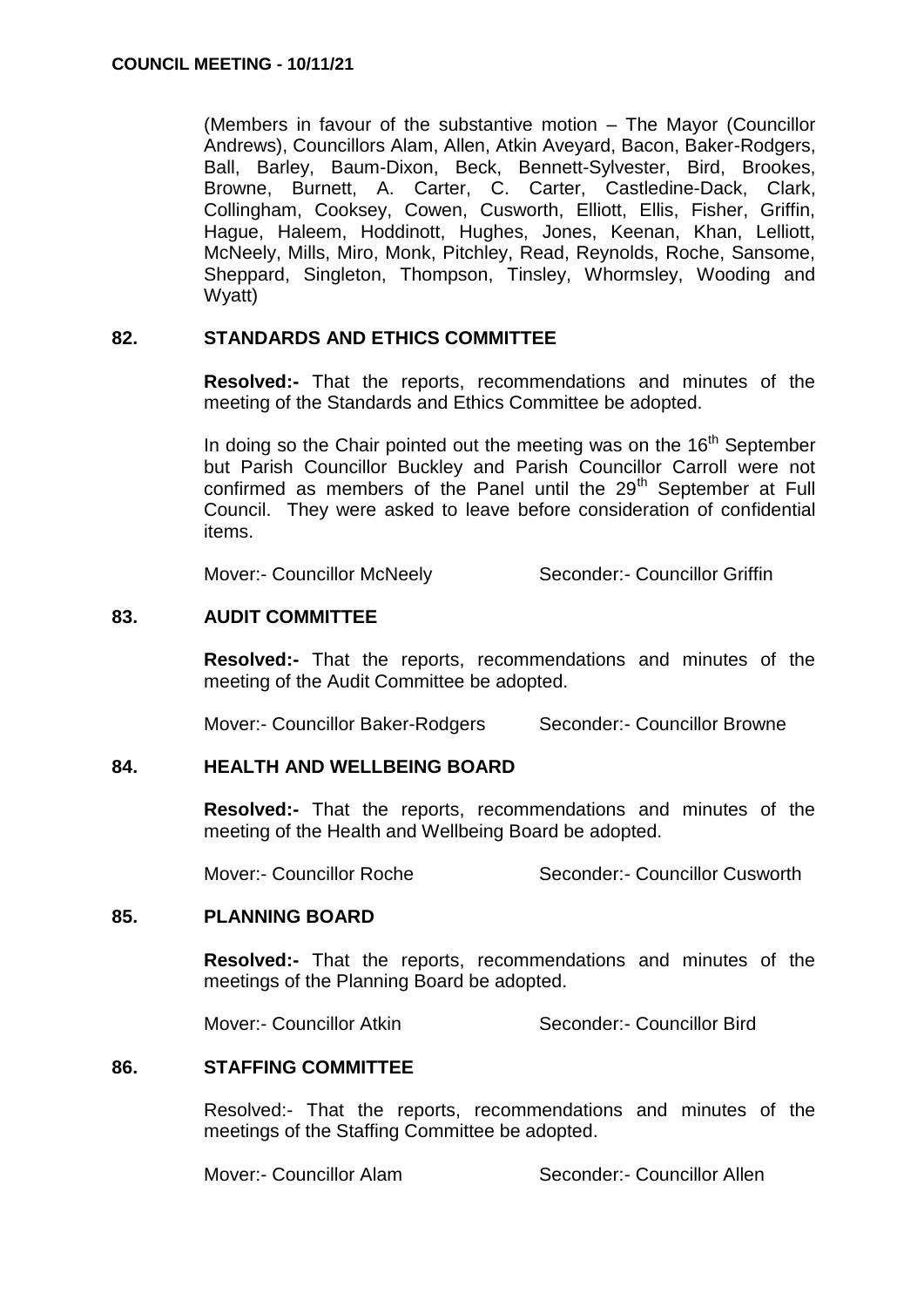## **87. LICENSING BOARD AND LICENSING COMMITTEE**

**Resolved:-** Tha**t** the reports, recommendations and minutes of the meeting of the Licensing Board Sub-Committee be adopted.

Mover:- Councillor Ellis Seconder:- Councillor Hughes

#### **88. MEMBERS' QUESTIONS TO DESIGNATED SPOKESPERSONS**

**(1) Councillor Hoddinott** asked in the wake of Sarah Everard's awful murder, were the Panel scrutinising South Yorkshire Police's approach to violence against women and girls?

Councillor Haleem responded and confirmed that in the Police and Crime Plan 2021-22, this was a priority under Protecting Vulnerable People.

In 2021 the number of incidents of violence against women and girls was shocking. Rape and sexual offences were amongst some of the most serious and high impact crimes against a person and victims needed to have the confidence to come forward and report to the police. The Government had published a National Strategy aimed at tackling Violence against Women and Girls (published July 2021) which highlighted four key areas namely: Prioritising Prevention, Supporting Victims, Pursuing Perpetrators and Strengthening the System.

The Police and Crime Commissioner convened a round table with partners to ensure that everything was being done. The Police and Crime Commissioner strongly believed that women and girls in South Yorkshire had the right to feel safe in public spaces and in their own homes. Children and young people should also feel safe in schools and educational settings.

The Police and Crime Commissioner wanted the Police and partners to focus their activity in this area on preventative action, education and safety messages to potential victims as well as work with the perpetrators of violence. He had applied for Home Office funding through the Safer Streets Fund to achieve some of these things, but, he also wanted his office and the Violence Reduction Unit (VRU) to lead work with the Police and partners to influence changes in attitudes, especially the attitudes of men and boys in South Yorkshire to women and girls, their notions of masculinity and who they looked to as role models.

Councillor Haleem would be ensuring that the Panel received a copy of the strategy to scrutinise it and ensure that the response was as robust as possible.

In a supplementary question Councillor Hoddinott asked whether the Panel could receive a report into the Police's approach to drink spiking and injections in South Yorkshire.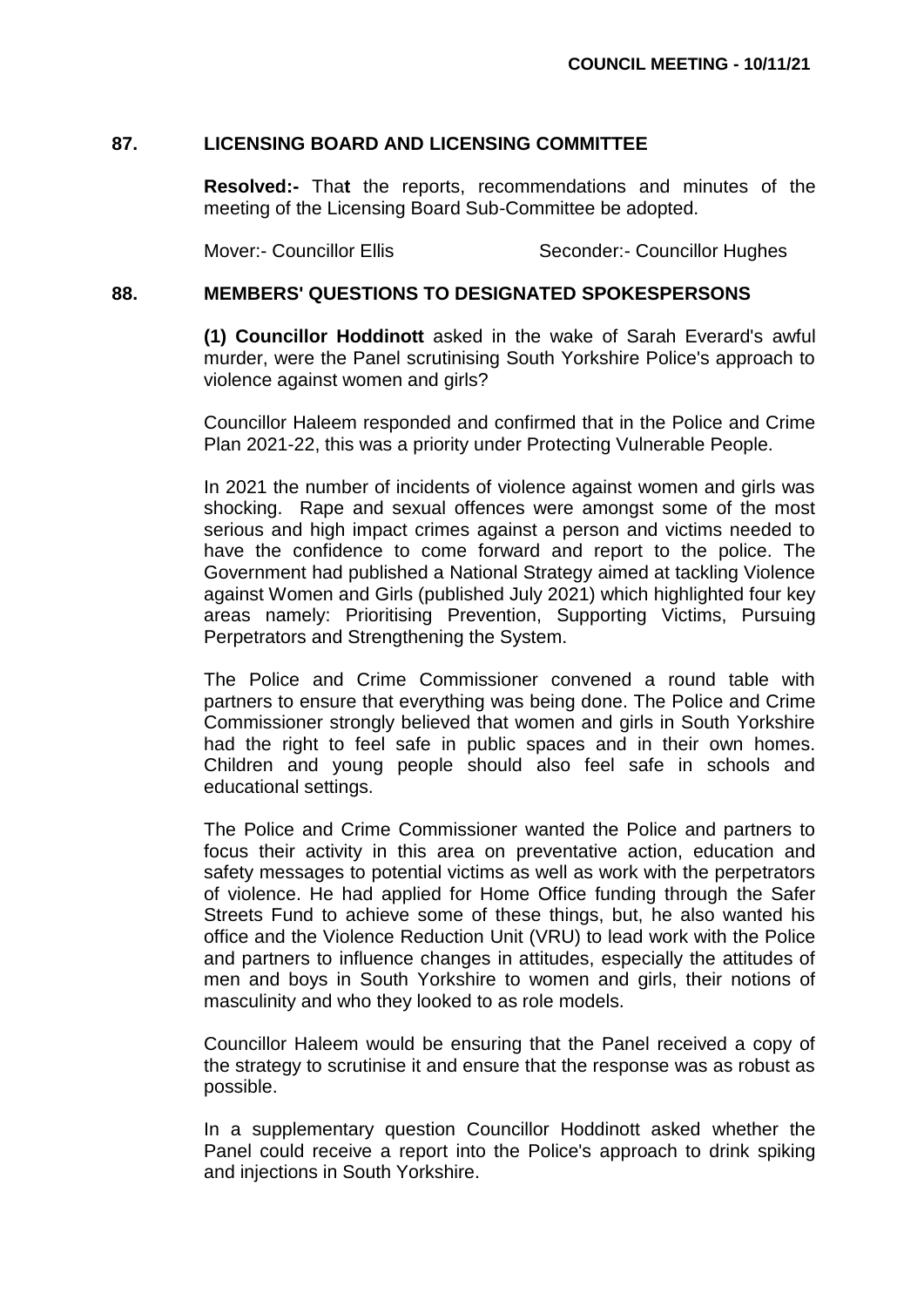Councillor Haleem responded the Panel would be asking for the report and confirmed South Yorkshire Police had had reports of drink spiking and also the use of injections in all districts, though principally in Sheffield with its bigger night time economy, but not big numbers.

The reports were mainly from females but some males had also reported. At present it has not been possible to identify any drug used. All were being investigated and victims supported.

South Yorkshire Police were working with partners, including the Violence Reduction Unit, NHS, licensing bodies etc. and venues were being contacted since they also had a role.

The national Police lead was DCC Jason Harwin, former District Commander for Rotherham.

## **89. MEMBERS' QUESTIONS TO CABINET MEMBERS AND CHAIRPERSONS**

**(1) Councillor Ball** withdrew his question.

**(2) Councillor Whormsley** referred to moving into the colder months and residents looking to prepare for winter found it hard to understand where winter grit bins were located so asked would the Council please publish a list of winter grit bins and their locations.

Councillor Beck explained there were over 400 grit bins placed around the Borough and the locations were already published on the Council's website.

The location of grit bins could be found under the "find a grit bin near you" section on the Council's website. An A to Z of records allows Councillors and residents to bring up a full list of locations.

**(3) Councillor Castledine-Dack** explained that in Dinnington people were very disappointed with the outcome of the bid for the Levelling Up Fund, which would have been transformative if successful. As a community, Dinnington needs to regroup whilst keeping up the momentum behind this campaign. She asked would the Council commit to review and resubmit a stronger bid when feedback was received?

Councillor Lelliott explained that the Council welcomed the successful outcome of two of the Levelling Up Fund submissions that had secured almost £40m for schemes across the Borough. The Cabinet Member shared the disappointment that the Principal Areas for Growth application did not secure the much-needed investment for projects in Wath and Dinnington.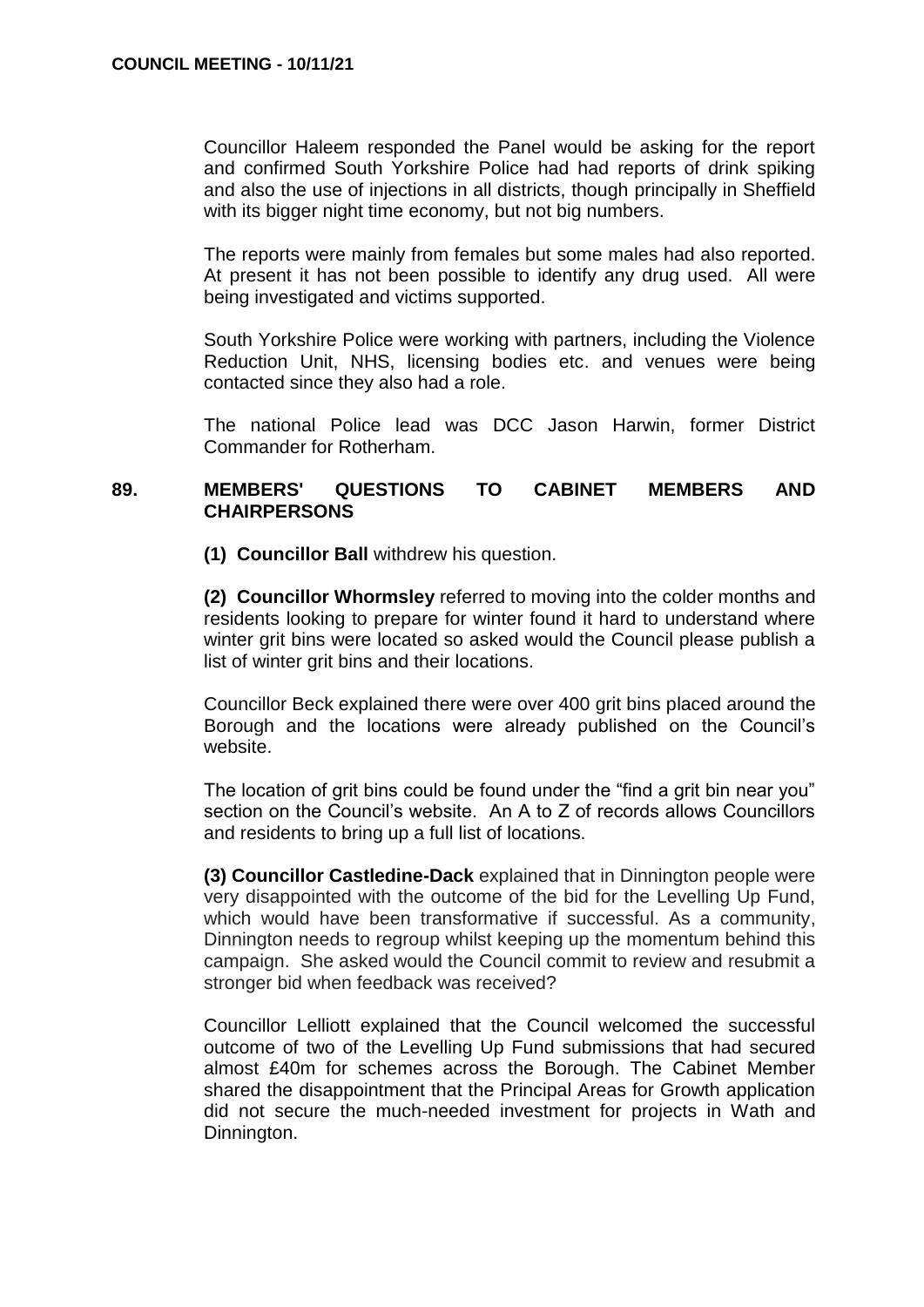At this time the Council was unable to speculate why it did not meet the Government's assessment criteria and further feedback was awaited from Government which would be reviewed whilst waiting details of future Levelling Up Funding rounds.

In a supplementary question Councillor Castledine-Dack asked if the Cabinet Member would commit to working with the Dinnington Community Land Trust and the Town Council whose work was instrumental in delivering this bid.

Councillor Lelliott confirmed she would work within the processes laid down to secure this.

**(4) Councillor Bennett-Sylvester** asked could the Cabinet Member please account for the differences in the percentage of households subscribing to the brown bin tax between our most and least deprived Wards?

Councillor Beck pointed out the Council did not operate a brown bin tax.

There would always be differences in different areas in terms of a Garden Waste Collection Service and this could be for a number of reasons including whether residents had gardens or not. Households without gardens were higher in number in the more deprived Wards so it was expected subscriptions to be lower in those areas.

In a supplementary question Councillor Bennett-Sylvester had looked at figures for the most deprived Wards of take-up between 15% and 65% taking out almost 30% and asked if a flat rate could be applied. This recharge was discriminative and exclusive against poorer communities and asked if, as part of the Local Government settlement, ways could be considered where communities were excluded and what the impact of a dual rate would be for this Council.

Councillor Beck expressed his sympathies, but pointed out that a review of Rothercard was to take place and Councillor Bennett-Sylvester may wish to raise his concerns in that forum to see what could be done for those most deprived.

**(5) Councillor Reynolds** asked would the Council assure the Council Tax payers of Rotherham that the Forge Island hotel would be a profitable venture by a private company and receive no subsidies or other preferential help from RMBC.

Councillor Lelliott confirmed a long lease had been agreed on market terms with Travelodge for the Forge Island development. Travelodge had no expectation of receiving a subsidy for its operations and there were no provisions in the agreement that would allow such a subsidy to be paid. The hotel would operate as a wholly private venture.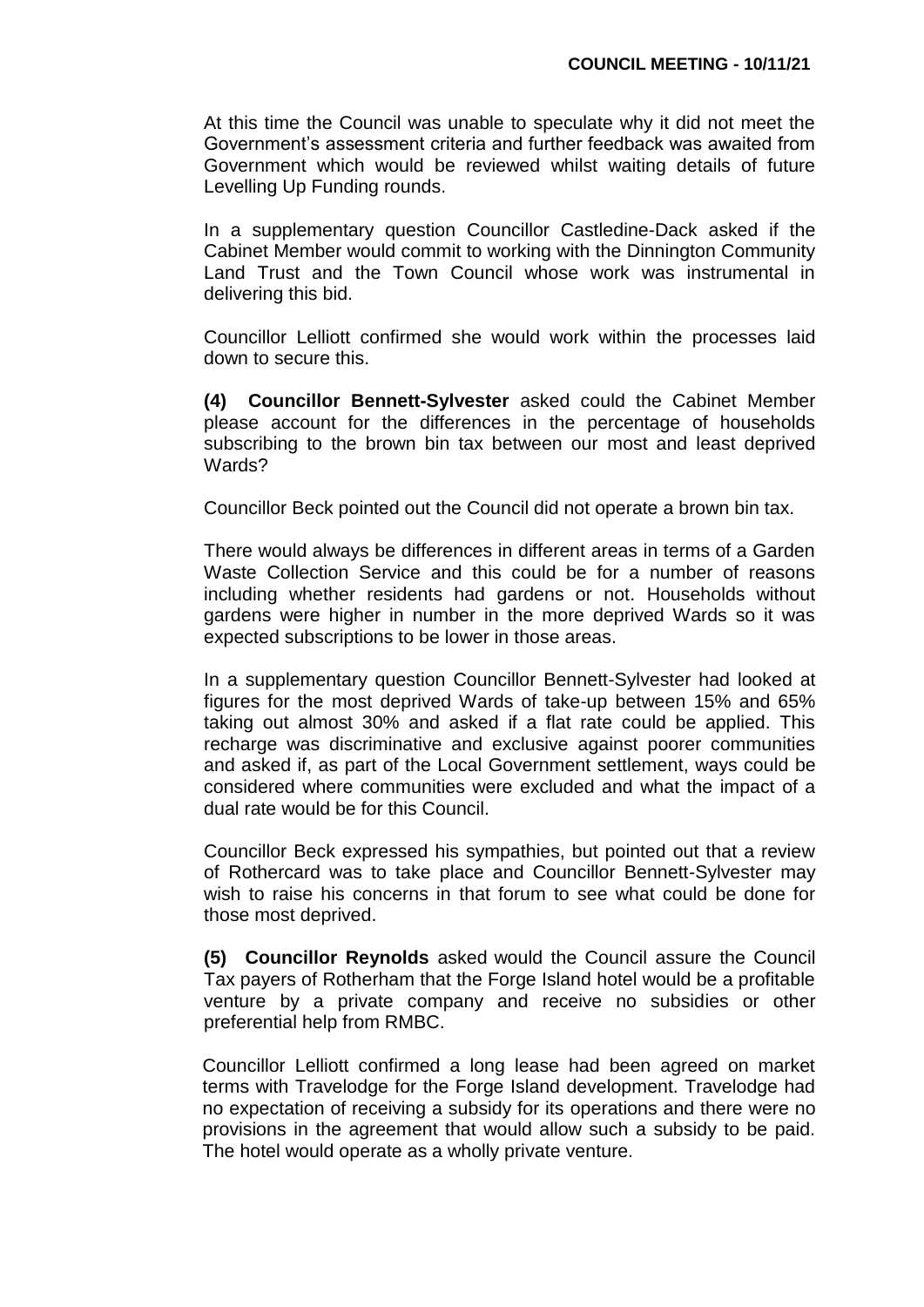In a supplementary question Councillor Reynolds asked about the longterm future of a hotel which was dependent on its own success and booking rates and, therefore, asked for confirmation that it would not receive a penny in subsidy from the Council.

Councillor Lelliott confirmed there would be no subsidies.

**(6) Councillor Reynolds** asked was MAGNA still in debt to RMBC if so, how long had this situation existed and how much was owed.

Councillor Alam explained that as at the end of October 2021, Magna owed the Council £478,000.

This was made up of the two historic loans and there have been no loans since 2015.

Of the two loans, the Council provided a loan of £300,000 to Magna in November 2006. £110,000 of this loan had been repaid and £190,000 remained outstanding. This loan was secured against Magna's Project Office building on Sheffield Road.

The Council then provided a further loan of £250,000 in April 2015 which remained outstanding. This loan was provided within a rolling annual loan facility in place from November, 2008.

Interest was payable on the loans at Bank of England Base Rate Plus 2%. Currently £38,000 of interest was outstanding.

In a supplementary question Councillor Reynolds asked was it now £190,000 that was owed.

Councillor Alam confirmed it was.

**(7) Councillor Ball** withdrew his question.

**(8) Councillor Baum-Dixon** asked about the Bulky Item Collection Service in the Borough which was currently falling short of its SLA to collect items within ten days. He asked what actions were being taken to improve the Service and did the Cabinet Member think the level of service delivered was value for money for the taxpayer and justified the higher cost than other Bulky Collection services in Sheffield and Bassetlaw?

Councillor Beck confirmed the Bulky Item Collection Service was unfortunately currently working slightly behind target to collect items within ten workings days, with items currently being booked for collection within thirteen working days.

During the Covid-19 pandemic demand for the Bulky Item Collection Service had increased significantly. This had been exacerbated by the well-documented shortage of driving staff and a shortage of vehicles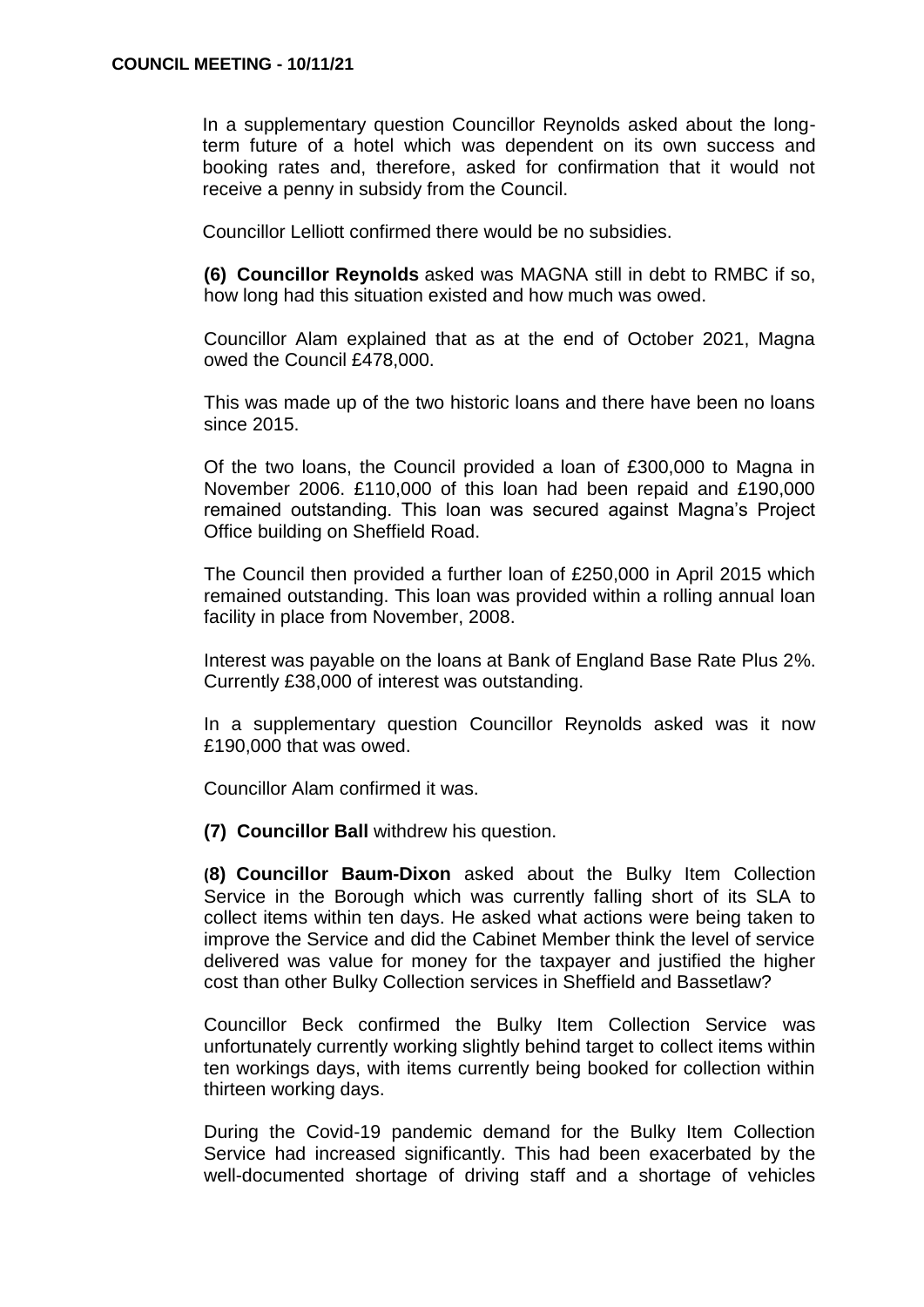available for hire, due to shortages of components for manufacturing vehicles. This had made it challenging to increase resources to bring the Service back within the ten days target time.

The Council were working hard to get additional resource and were confident that the Service would be back within the ten days target by the end of the year.

In a supplementary question Councillor Baum-Dixon pointed out that according to the Advertiser following an FOI request, comparisons of fly tipping of 450 incidents in two months whereas the Worksop Guardian reported 300 incidents which was 30% less. He compared the incidents and charge in Bassetlaw which was 26% less than Rotherham and asked if the Cabinet Member would look at the amount charged for incidents of fly tipping and do a cost benefit analysis of the bulky waste inspection fee.

Councillor Beck did not believe the charge for residents was prohibitive. He confirmed that residents who had a Rothercard could get 50% discount. The Council would continue to consider charges made by neighbouring authorities.

**(9) Councillor Castledine-Dack** referred to there being several new housing developments under construction in Dinnington, predominately Wentworth Way and Oldcotes Road in Throapham. Residents on both sites report continuing problems with developers not adhering to the conditions of their planning permission and making their lives a misery. She asked what enforcement actions had been taken at these sites?

Councillor Atkin confirmed the Council's Planning Enforcement Officer as well as officers from Environmental Health and Streetscene had made numerous visits to both of these sites when reports of any breaches of conditions had been made. In accordance with the Council's adopted enforcement plan, where a breach of planning control was identified, the developer was made aware of this and the steps required to rectify the situation.

If compliance could not be secured by agreement through these initial processes, the Council would consider taking more formal action.

With regards to both of these developments, verbal warnings had been issued and a Breach of Condition Notice has been served on Taylor Wimpey, developers of the Wentworth Way site, in respect of breaches of construction hours as set out in the Construction Management Plan.

In a supplementary question Councillor Castledine-Dack confirmed, having spoken to residents at these sites, and accepted enforcement action had taken place, but there was still a strong feeling this was not where it needed to be. She asked what could the Council do to bridge the gap between residents and developments.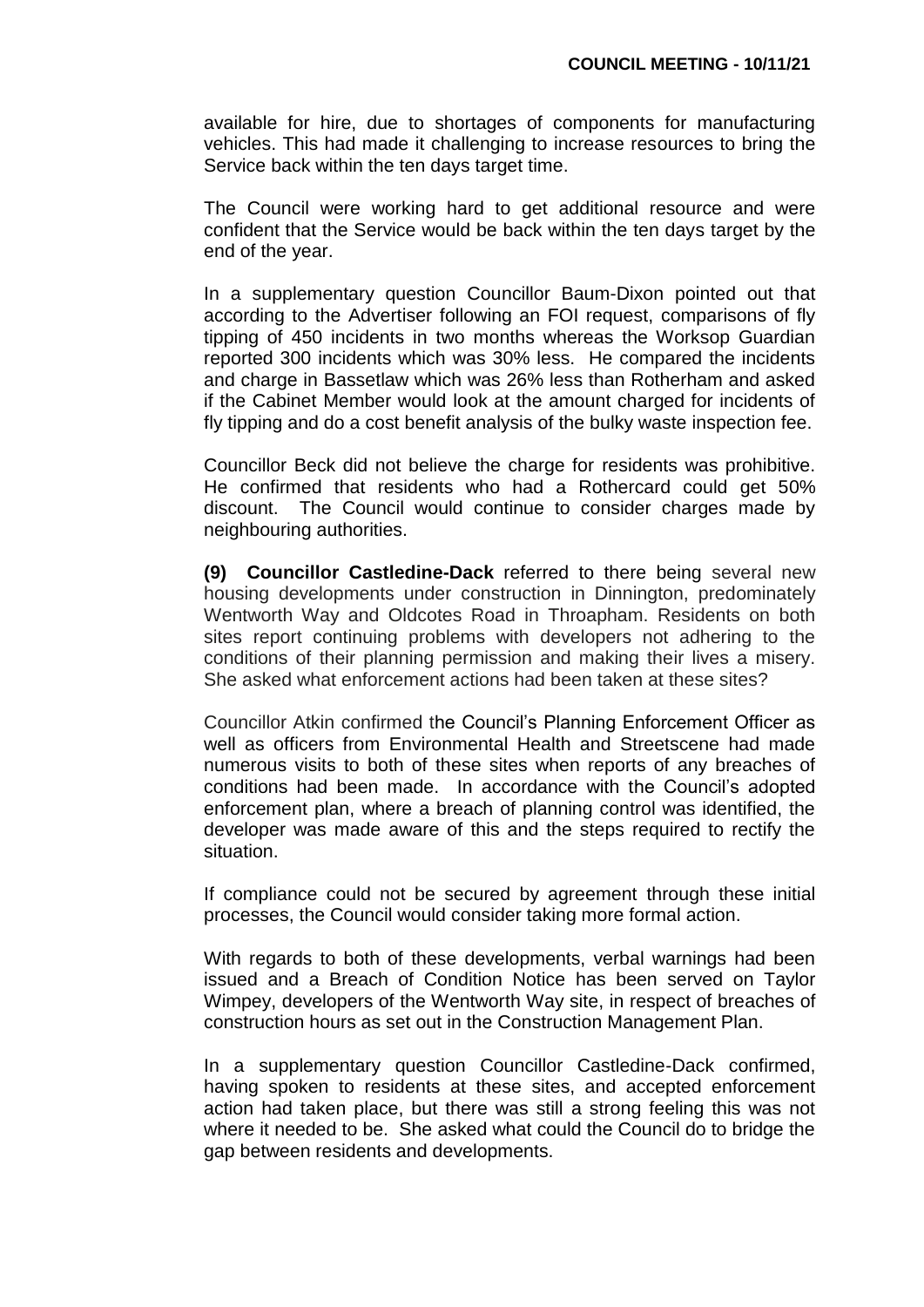Councillor Atkin confirmed that with regard to the development at Wentworth Way, additional complaints had been made about mud on the road and positioning of the site cabins. Both issues had been reported to the site manager and further investigation work was being undertaken to determine if further action was required.

With regard to the development at Oldcotes Road, the main issue had been the amount of dust that was generated during dry weather. This matter was investigated and machinery brought onto site to overcome the problem. Both sites would be monitored during the construction phases to ensure continued compliance.

A planning representative attended a meeting with the local residents and Alexander Stafford M.P. on Friday, 5<sup>th</sup> November, 2021 specifically about the development at Oldcotes Road.

**(10) Councillor C. Carter** asked what was the Council doing to tackle anti-social behaviour on the path colloquially known as the Black Path (behind Campbell Walk) in Brinsworth?

Councillor Alam explained the Council was aware of the issue of antisocial behaviour from the path colloquially known as the Black Path towards the neighbouring residences.

Police colleagues had organized regular cycle patrols and plain clothes patrols and in addition, work had been done in local schools, with individual children and their families in relation to the throwing of fireworks. Although officers believed issues had reduced slightly, they did continue to work with residents to try and resolve the issues fully.

The issue had also been discussed at the Community Action Partnership with Council officers and colleagues from South Yorkshire Police and a plan was being produced. Officers were considering increased lighting and CCTV to try to address the issue, but both have difficulties in terms of cost and vandalism as the path was secluded in places.

Any ideas or proposals were welcomed to feed into the development of a plan taking into account the physical challenges.

In a supplementary question Councillor C. Carter asked why the cameras previously funded by Brinsworth Ward Councillors had been removed, if there was a plan and what were the timescales associated with this.

Councillor Alam would seek information from officers and would contact Councillor C. Carter after this meeting.

**(11) Councillor Miro** asked did the Council have any extra/additional activities planned in view of the COP 26 Climate Change Summit and did it have in place any mechanisms to implement any relevant recommendations that come out from that conference?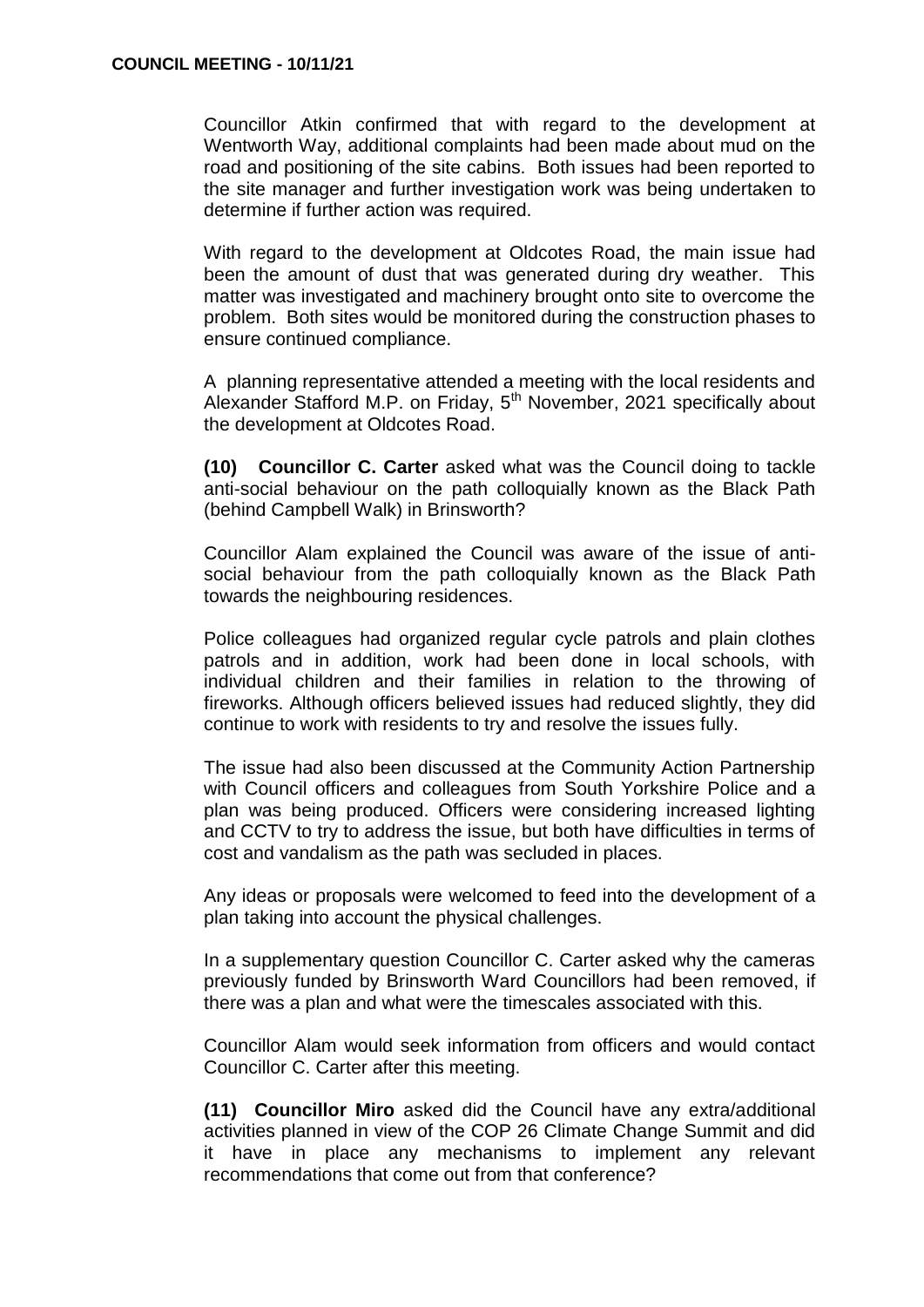Councillor Lelliott explained COP 26 was a meeting of the World Leaders where hopefully global agreements were developed with individual countries agreeing specific contributions.

The outcomes of the conference this week were awaited as to complete set of commitments being made by the UK Government.

**(12) Councillor Ball** withdrew his question.

**(13) Councillor Reynolds** asked how long would it take to complete the block paving outside the old Burton's Tailoring building, how much did the work cost and how was it an improvement on what was already there.

Councillor Lelliott confirmed the new public realm works in College Street would be complete by the end of November 2021. This was one of three projects within the first phase of Public Realm improvement.

The College Street project was estimated to cost just over £1 million including all design costs.

The works included an entire replacement of all the hardstanding surfaces, as well as the addition of improved and varied seating provision, additional parking spaces in close proximity to the town centre, as well as making a raised area more accessible for users in wheelchairs and those using prams.

In a supplementary question Councillor Reynolds confirmed he regularly passed and had seen several crews working on a Sunday evening so asked why was it so imperative that work took place so late and at what rate on a Sunday evening at nearly midnight.

Councillor Lelliott confirmed that this was a private contract so it was up to the sub-contractor when they worked and how they paid their staff.

**(14) Councillor Castledine-Dack** referred to speeding vehicles becoming more problematic as traffic volumes were increasing postlockdowns, especially at School Road in Laughton-en-le-Morthen and Outgang Lane in Laughton Common. She asked what steps could the Council take to make these roads safer and would they commit to improving safety along them before anyone was hurt or worse?

Councillor Beck explained that at School Road in Laughton-en-le-Morthen through the Neighbourhood Road Safety Programme, a scheme had been developed to install a central refuge where the speed limit changed (where School Road met Hangsman Lane) to create a 'gateway effect' on the approach to the School. This should help to regulate vehicle speeds in this area and would build on the School's 20 mph signage that was installed in 2017 which indicated to drivers that they should not exceed 20 mph when the lights were flashing.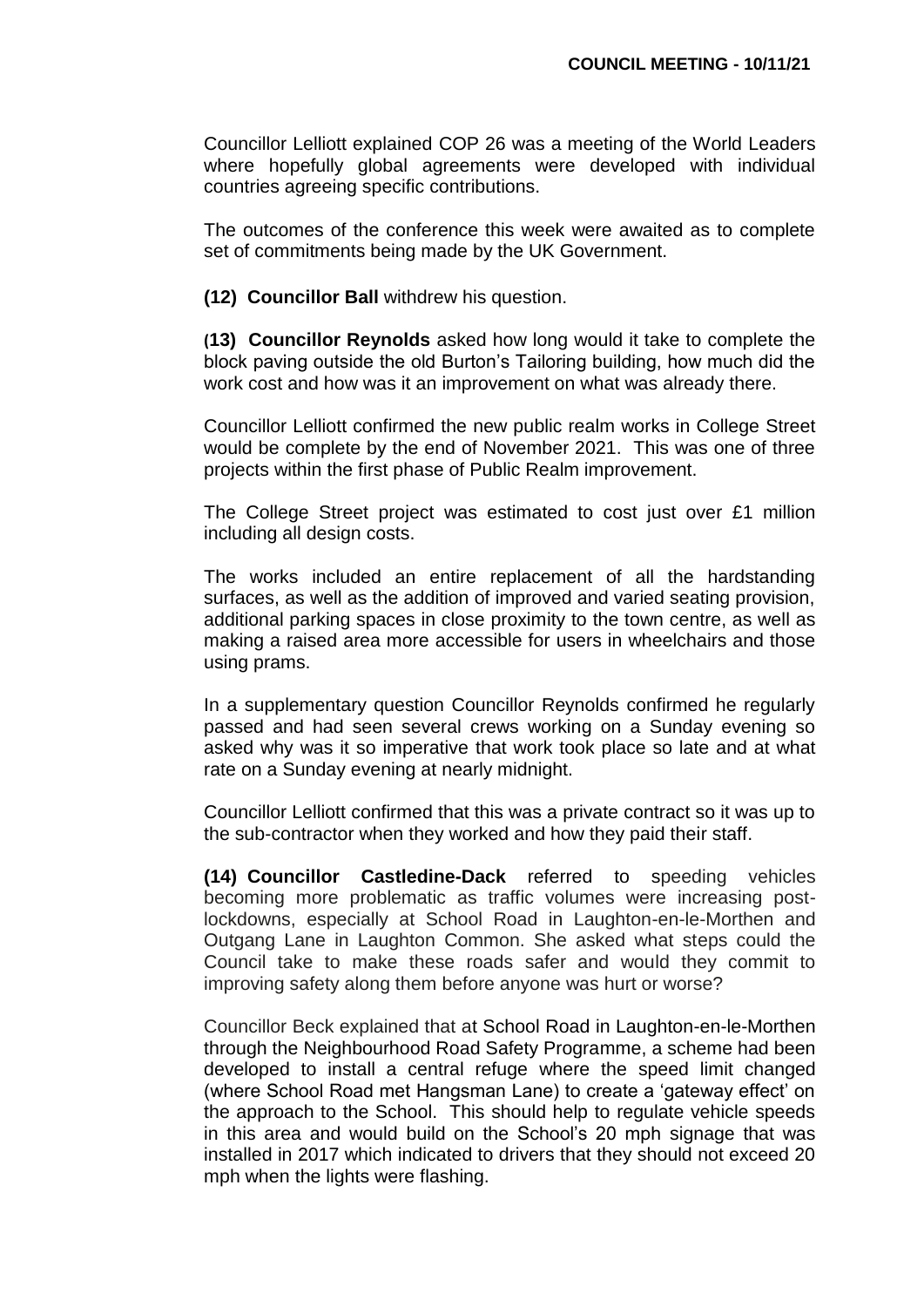Whilst there were no other proposals for School Road at this time, concerns about speeding traffic would be noted for consideration for funding should they arise in the near future. In the meantime, School Road would be added to the list of sites for future deployment of a Vehicle Activated Sign.

Regarding Outgang Lane, over recent years a number of road safety improvements have been made such as yellow highlight backing for the 30 mph signage, a gateway feature near Station Way, a zebra crossing, a Vehicle Activated Sign and pedestrian refuges, together with developer improvements such as the roundabout at Knavesmire Avenue.

Recent mobile enforcement by the Safety Camera Partnership detected 39 offences in 1½ hour attendance on site and this stretch of road would remain on their list of sites to target in the future.

**(15) Councillor Miro** asked what was the Council's experience of working with landowners in big housing projects such as Harworth for example?

Councillor Lelliott confirmed the development at Waverley was the largest single residential development dealt with by this Council. The outline planning permission was granted in 2011 for 3,890 houses and lasted for thirty years allowing the developer to submit details of the houses as they came forward for development on each smaller parcel of land. To enable this to happen, the Planning Team had provided a dedicated officer to work alongside Harworth's as a single point of contact and to ensure that the vision and quality that was built into the outline permission was delivered over the lifetime of the scheme.

In a supplementary question Councillor Miro explained over the last few months he had had a variety of communication with Harworth. He was not criticizing them, but found the communication variable. This had been not so good over the last month of two in terms of complaints, especially with the loss of a community organization first shop where those involved had decided to stop progressing a mechanism of improving communication with Harworth.

Councillor Lelliott confirmed she would go back to officers to see if she could arrange a meeting of the community liaison group and contact Councillor Miro by email accordingly.

**(16) Councillor Baum-Dixon** referred to last week when children attending Dinnington High School, who lived in Woodsetts, were stranded on at least two occasions when the 19A bus did not arrive. This left children as young as eleven, in the dark unable to get home. The walk to Woodsetts was rural roads with no footpaths or streetlights. He asked did the Cabinet Member agree that this was totally unacceptable?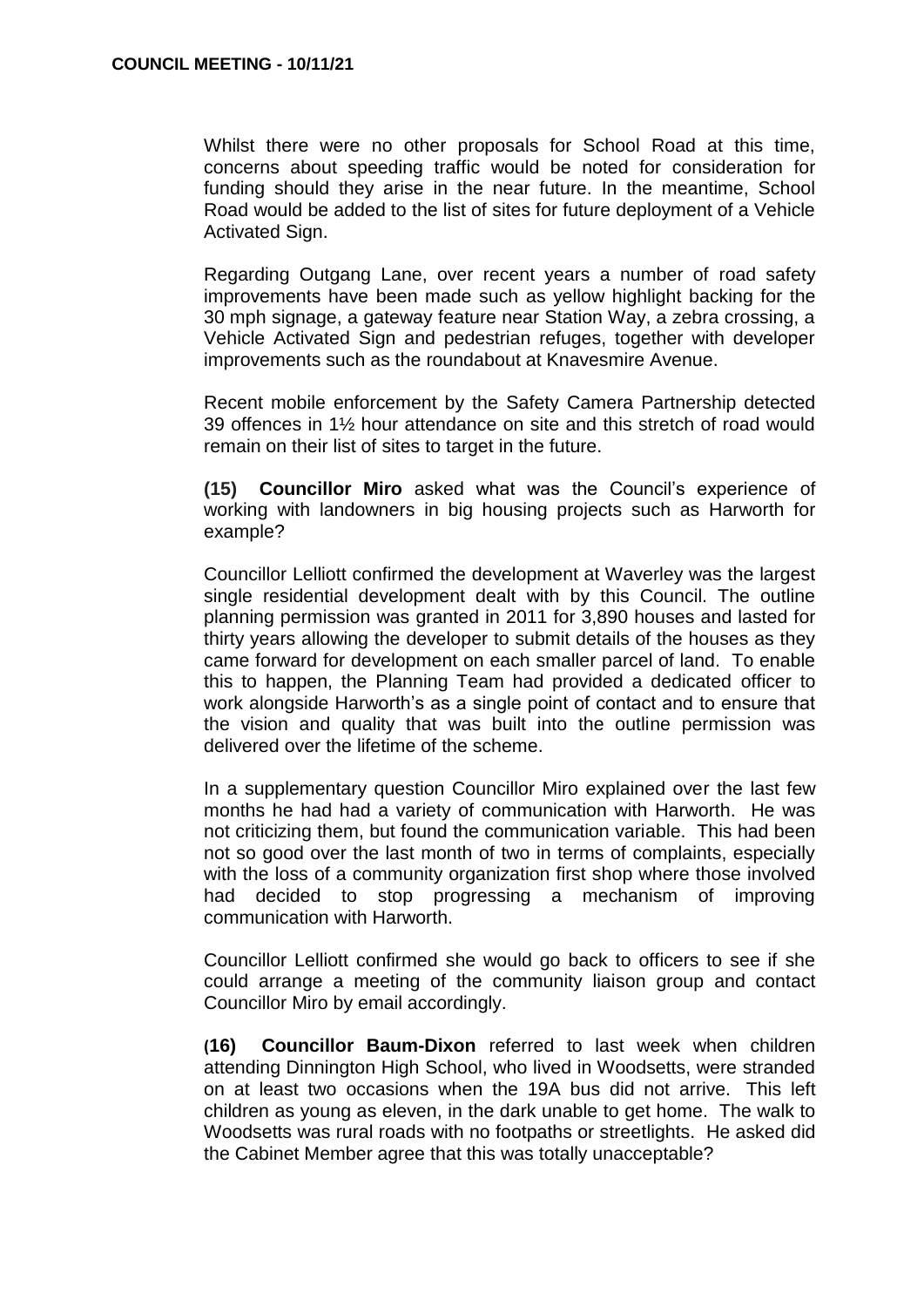Councillor Beck confirmed the Number 19 and 19a bus routes were provided by Stagecoach Services. The service failures have been attributed to the current market conditions - shortage of bus drivers due to the current pressure on supply chains for HGV drivers and warehouse staff, creating a migration of workers to better paid professions.

The Council was also seeking to understand what planning the bus operators had done to mitigate the problems, along with what efforts they had made to ensure school services were protected during periods of driver shortages. The Council would work with the South Yorkshire Mayoral Combined Authority on these matters and hoped that market conditions improved.

In a supplementary question Councillor Baum-Dixon referred to a text issued by the School only last week to parents about the dedicated bus from Woodsetts. He asked if this was a matter for RMBC and as Cabinet Member could there be a guarantee to get the dedicated service reinstated.

Councillor Beck was not sure whose responsibility this was, but would investigate this further and liaise with the School.

**(17) Councillor Reynolds** asked did RMBC negotiate a rent reduction with the Landlord during lockdown in Riverside and if not why not?

Councillor Lelliott explained the Council had not negotiated a rent reduction for Riverside House during the pandemic because the building remained operational throughout, though with significantly reduced staff use and the public areas closed.

During lockdown the Community Hub operated a food bank from the building and a number of key worker staff required continued access such the multi-agency safeguarding hub, Registrars and IT.

Since the lifting of restrictions, the public areas of Riverside House had reopened and more staff were attending as part of the new Hybrid working arrangements.

In a supplementary question Councilor Reynolds referred to the whole country negotiating with landlords and mortgage providers during the pandemic. This was a new era with new attitudes so why, if the building was not fully occupied, had the Council not negotiated a reduction for Riverside House in an attempt or at least tried to get hard earned council tax back.

Councillor Lelliott confirmed the building was operational throughout the pandemic and had been the Council's headquarters with 1,925 food parcels being delivered and 550 people asking for loneliness services. It was morally right the building was open to support them.